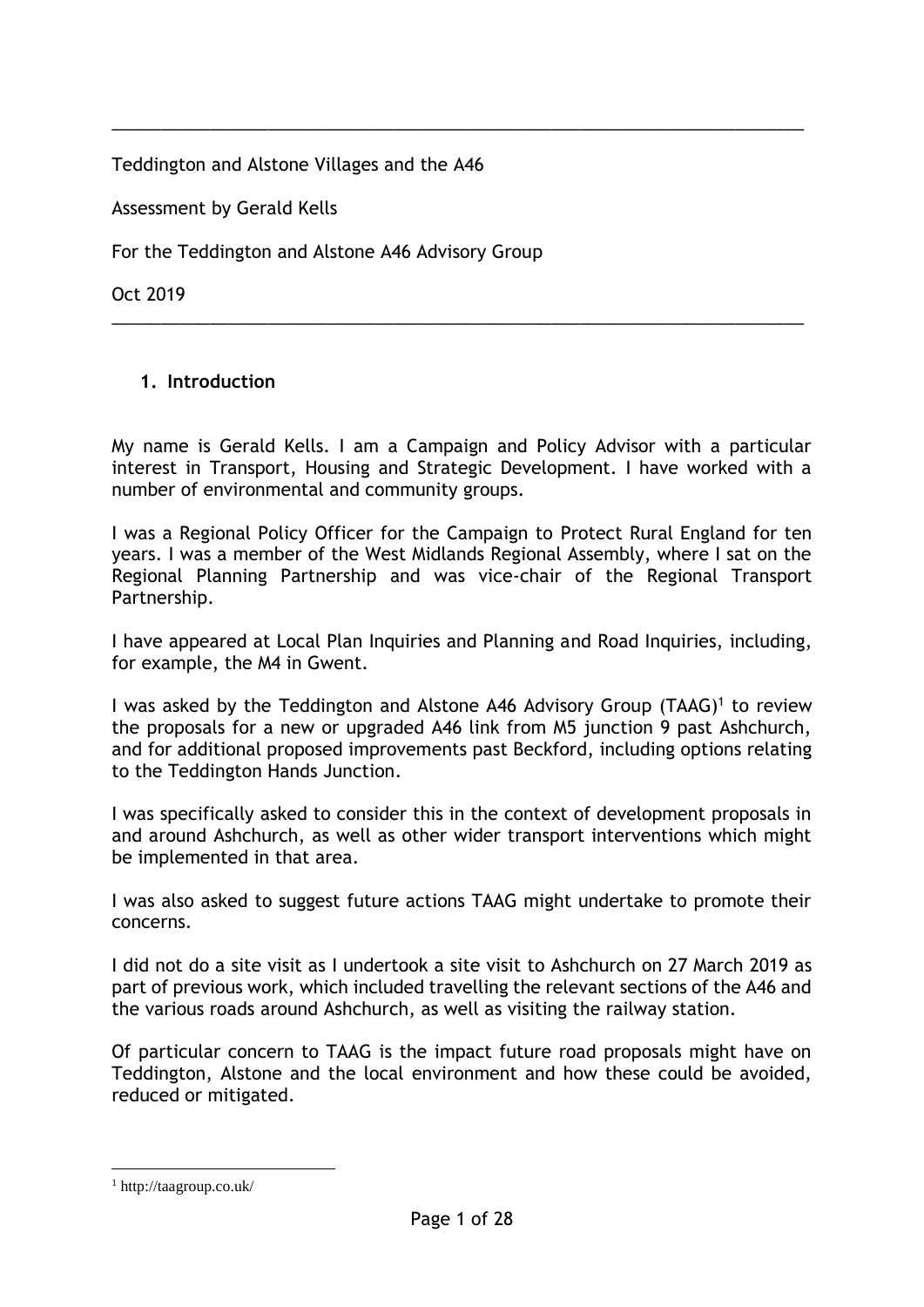

Fig 1. A46 through Ashchurch to Beckford

TAAG set out their concerns in an initial report in July 2018. They were particularly concerned that:

- any bridging work which allowed separation of local traffic from through traffic would heighten noise and pollution concerns and introduces additional concerns of negative visual impact and light pollution.
- dualling of the A46 south of Little Beckford, linked to a new by-pass to the south of the current Teddington Hand Roundabout, would have a significant detrimental impact on Teddington and Alstone.
- there could be a detrimental impact from flooding south of the Teddington Hands Junction, severance of the existing garage, stores and public house at the Teddington Hands Junction, as well as adverse impacts on the Cotswold Area of Outstanding Natural Beauty (AONB), which is close to the villages.
- new road infrastructure could lead to secondary developments which would directly encroach on their villages and ultimately erode its character. In this regard they were particularly worried about piecemeal development.

I was asked to review this position and provide independent recommendations. To do that this report addresses:

- the strategic issues behind the A46 proposals and
- more detailed implications for Teddington and Alstone.

I go on to suggest what strategic options TAAG might want considered to meet its concerns. My key recommendations are set out below.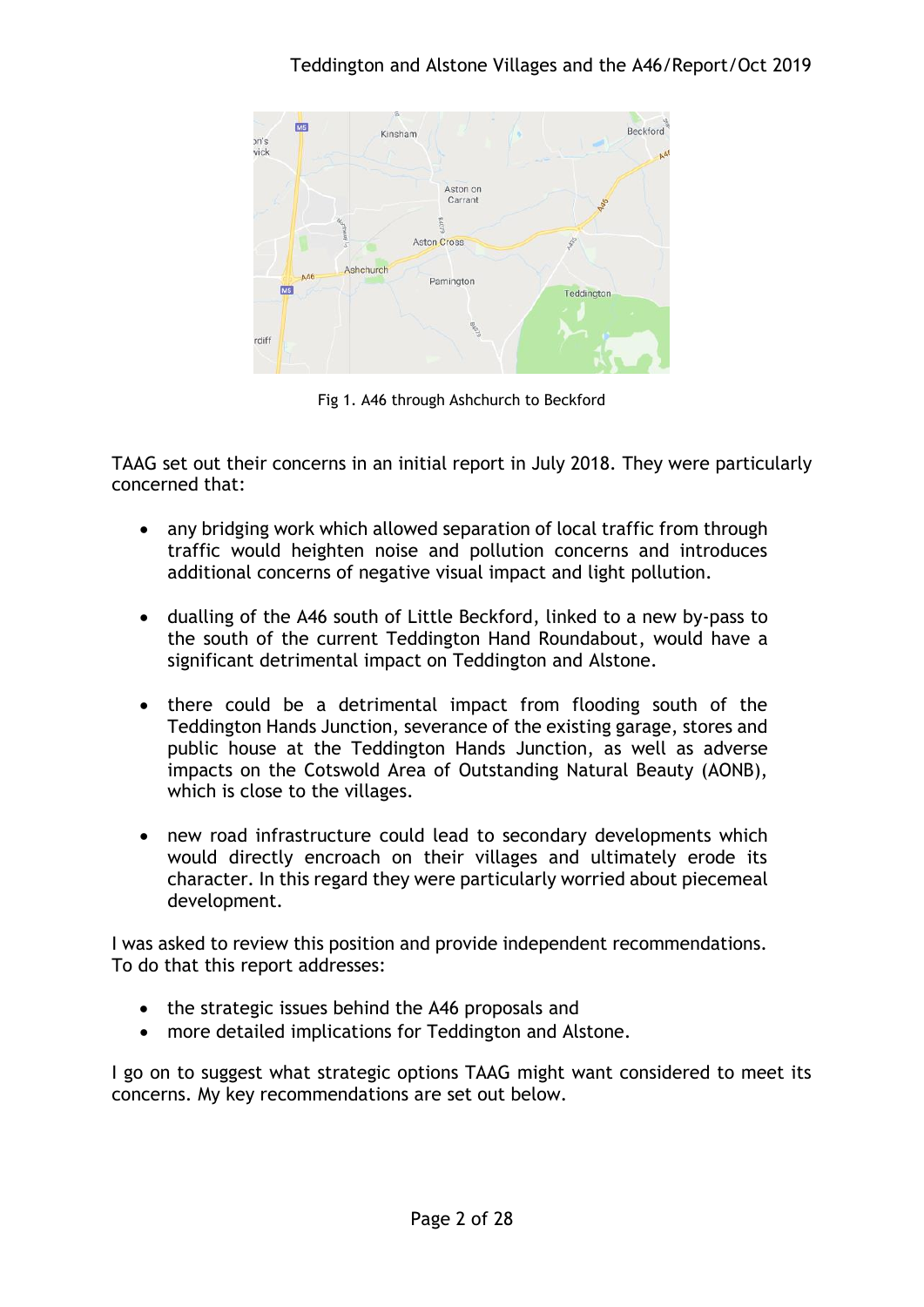## **2. My Recommendations**

In seeking to achieve its goals my recommendation would be that TAAG should:

- a. raise concerns about the sustainability credentials of the Ashchurch Masterplan.
- b. oppose the Midlands Connect and Western Gateway concept of an A46 Expressway and instead seek holistic solutions to the A46 issues in Ashchurch.
- c. criticise the lack of clear public transport improvements proposed for Ashchurch.
- d. argue for all alternative options to addressing the issues on the A46 to be considered, and that any road improvements should be carefully targeted at specific, local problems.
- e. promote options which either utilise or remodel the current Teddington Hands Junction.
- f. argue against prioritisation of improvements beyond the Teddington Hands Junction or for the need for an Expressway to Evesham.
- g. seek clarity on how any proposals will be progressed, potentially by Midlands Connect, Western Gateway, Highways England and Gloucestershire County Council
- h. seek further expert help to clarify the environmental and landscape impacts.
- i. coordinate where possible with relevant sympathetic bodies such as the Campaign to Protect Rural England (CPRE) and the Cotswold AONB Board.
- j. ensure that local councillors, MP, the community and media are aware of their concerns.

In particular I would stress that, while my own analysis allows that some additional highway capacity may be required to resolve problems in Ashchurch, I do not consider that the level of intervention proposed by Midlands Connect, that is to say a dual carriageway Expressway with Grade Separated Junctions specifically aimed to redirect additional traffic from the Midlands Motorway Box, is likely to be needed and would, in fact, generate its own traffic problems.

At present there is no adopted route, but any scheme would need detailed transport design and this is something TAAG should seek to influence as part of any assessment of future options.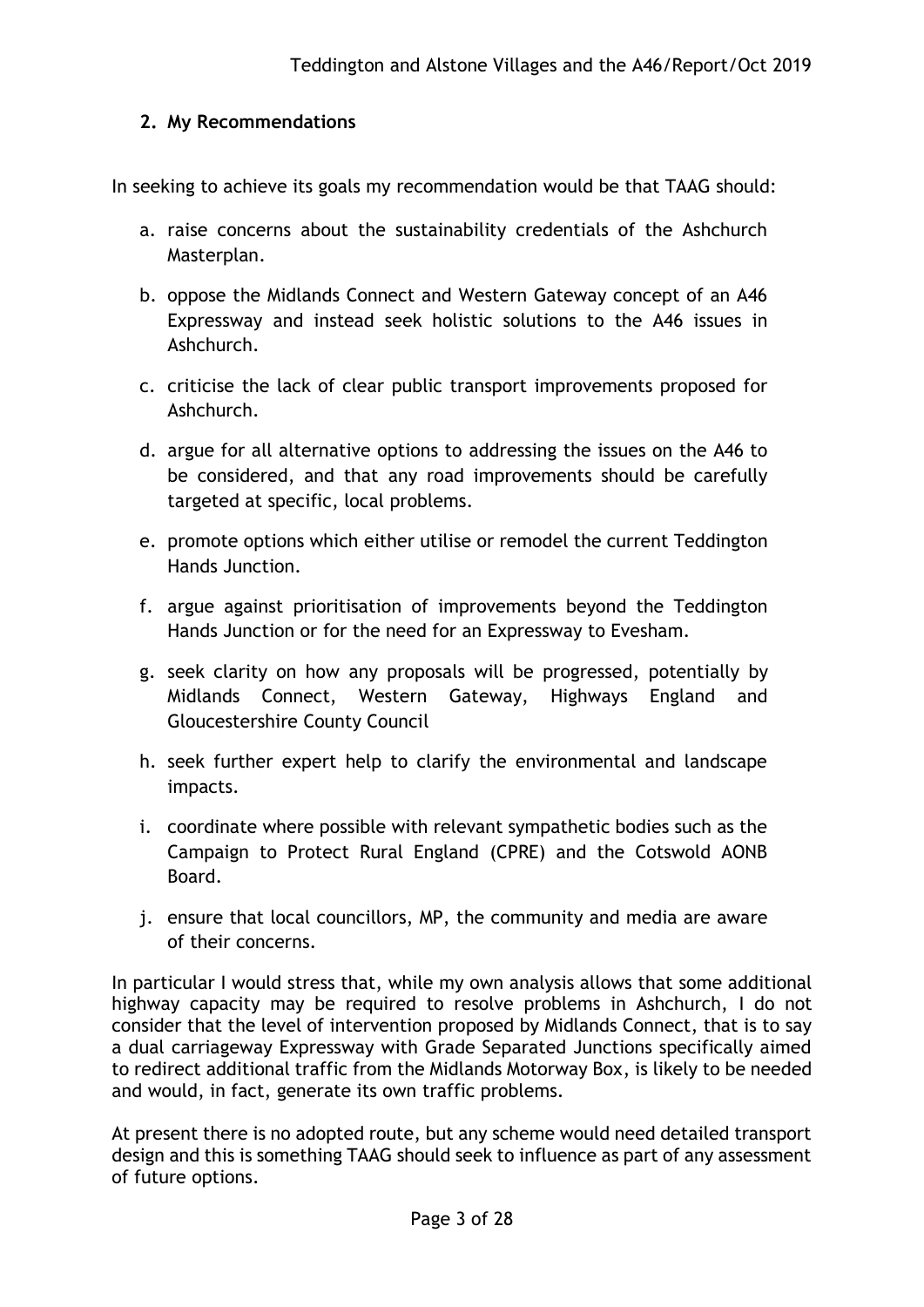I have not commented on a specific design layout for the Teddington Hands Junction. It is currently a single roundabout, but I do not rule in or out alternative options, for example a dumb-bell arrangement, which is why I generically refer to it as a 'Junction'.

There are, furthermore, a number of potential options as to who would progress any road improvements relating to the A46 past Ashchurch, which I consider later, and TAAG may wish to seek clarity on who will be leading future work.

Further technical work would also be needed to assess any detailed environmental impacts.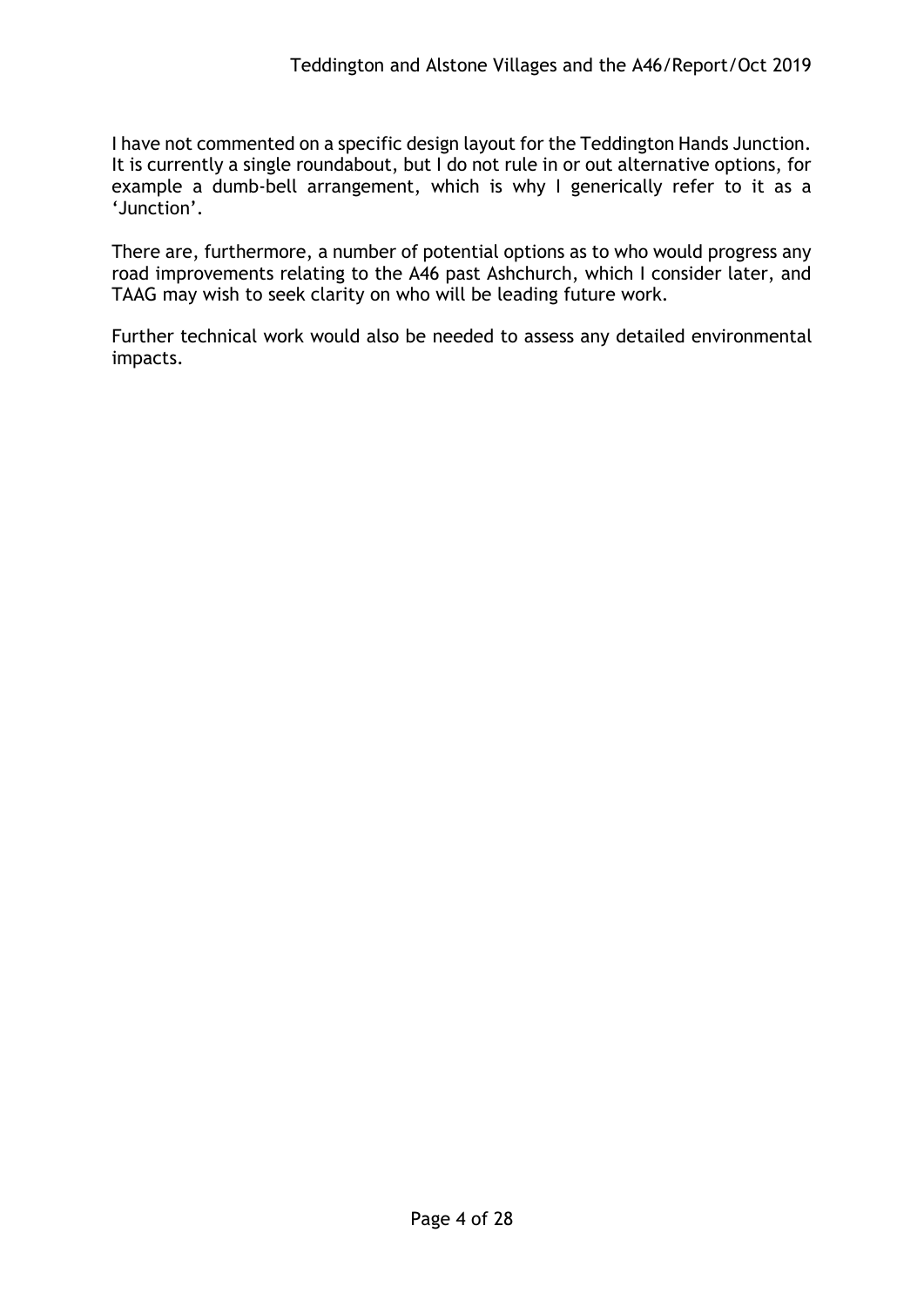# **3. Strategic Background to the Proposals**

Plans for improvements to the A46 through Ashchurch go back to the 1990s, but have more recently been linked to wider proposals by Midlands Connect, set out in their A46 Enhanced Strategic Case<sup>2</sup> (Nov 2018) to upgrade the A46 from the M5 to Lincolnshire, and, most relevantly, in Worcestershire and Warwickshire.

The case for improvements to the Ashchurch section of the A46 has since been adopted by the Western Gateway Sub-National Transport Body as part of their Strategic Transport Corridors approach<sup>3</sup>.

Improvements are also linked to the Ashchurch Masterplan<sup>4</sup> which is being produced as part of the Joint Core Strategy (JCS) Review for Gloucester City Council, Cheltenham Borough Council and Tewkesbury Borough Council<sup>5</sup>.

Initial 'concept' proposals for the Masterplan were the subject of a bid to the Ministry of Housing, Communities and Local Government (MHCLG) for Garden Town status for Tewkesbury and Ashchurch: the bid was approved on 25 March 2019 and around £750,000 allocated to fund further development of the Plan.

#### *2.1 Joint Core Strategy*

The Ashchurch Masterplan is based on the assumptions of housing and employment land requirements in the JCS Review.

I am not in a position to comment on either the housing or employment supply and need calculation in the JCS (including assumptions about windfalls and density, for example) but, even if they are correct, I would have severe reservations about a strategy of locating a large amount of development in the Ashchurch area.

The Local Transport Plan (LTP, 2011)<sup>6</sup> explains that, while most of the business trips in the Tewkesbury area are generated in that area, the majority of commuting trips within Gloucestershire are to Gloucester or Cheltenham. It can be seen from the table reproduced below that this is not a reciprocal arrangement and Tewkesbury has low self-containment.

[\\_supporting\\_document-61666.pdf](https://www.gloucestershire.gov.uk/media/3041/ltp_evidence_base_review_-_supporting_document-61666.pdf)

1

<sup>2</sup> [https://www.midlandsconnect.uk/publications/a46-corridor-study-stage-one-enhanced-strategic](https://www.midlandsconnect.uk/publications/a46-corridor-study-stage-one-enhanced-strategic-case/)[case/](https://www.midlandsconnect.uk/publications/a46-corridor-study-stage-one-enhanced-strategic-case/)

https://www.midlandsconnect.uk/publications/a46-stage-one-corridor-study-summary-report/

<sup>3</sup> https://www.gloucestershire.gov.uk/media/2090917/wg-reb-part-2-strategic-corridors.pdf

<sup>4</sup> https://www.tewkesbury.gov.uk/news/ashchurchmasterplan

<sup>5</sup> https://www.jointcorestrategy.org/joint-core-strategy-review

<sup>6</sup> <https://www.gloucestershire.gov.uk/media/2216/7-ltp-tewkesbury-cps-nov-2017.pdf>

[https://www.gloucestershire.gov.uk/media/3041/ltp\\_evidence\\_base\\_review\\_-](https://www.gloucestershire.gov.uk/media/3041/ltp_evidence_base_review_-_supporting_document-61666.pdf)

https://www.gloucestershire.gov.uk/media/3040/ltp\_evidence\_base\_review\_-\_main\_document-61665.pdf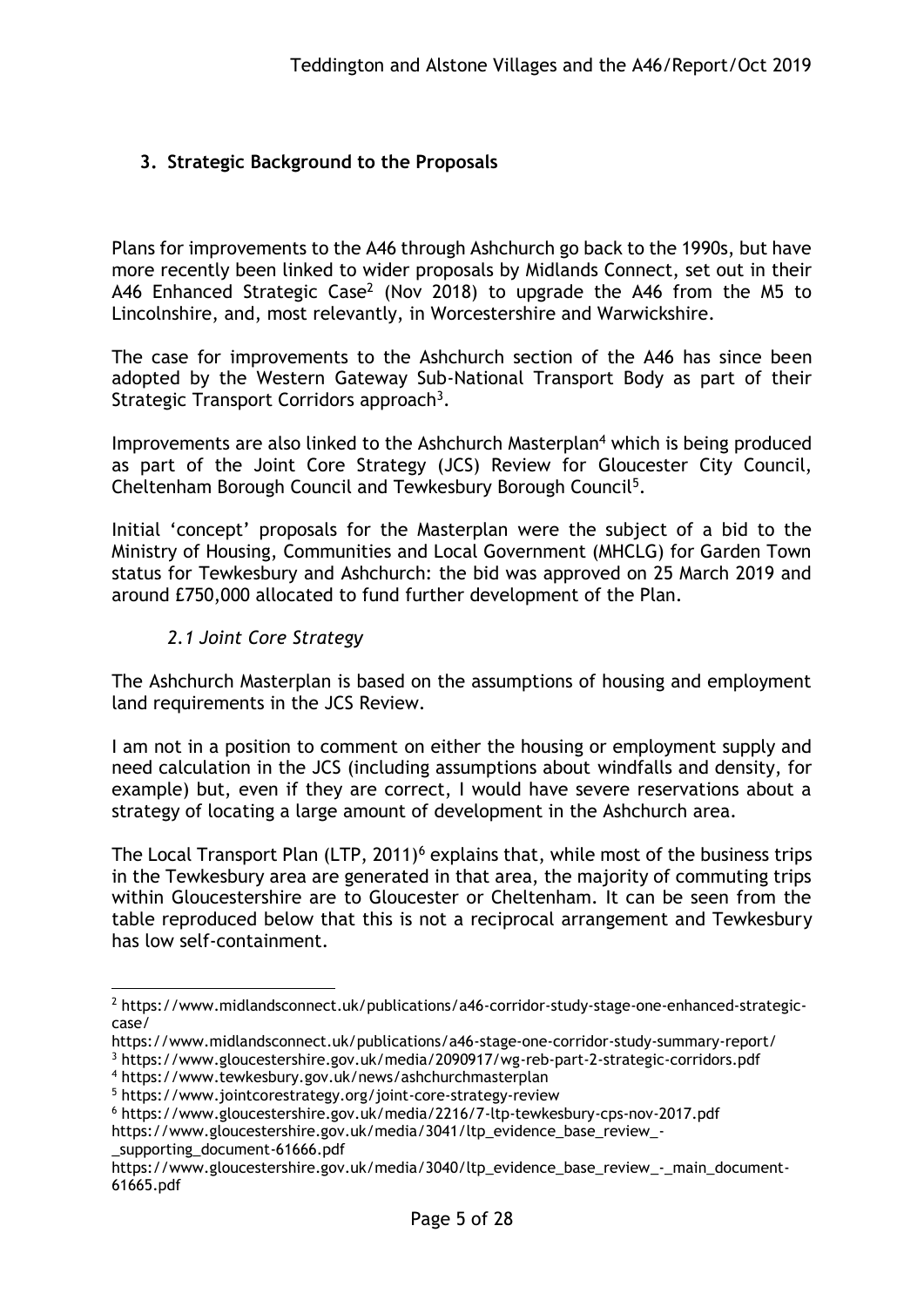| Destination -<br>Origin 1 | Cheltenham               | Cotswold | Forest of Dean           | Gloucester | Stroud | 'ewkesbury. |
|---------------------------|--------------------------|----------|--------------------------|------------|--------|-------------|
| Cheltenham                | 71.1%                    | 3.1%     |                          | 9.3%       |        | 6.7%        |
| Cotswold                  | $\overline{\phantom{a}}$ | 71.4%    | ۰                        |            |        |             |
| Forest of Dean            | $\overline{\phantom{a}}$ |          | 64.0%                    | 15.0%      |        |             |
| Gloucester                | 12.9%                    |          | $\overline{\phantom{a}}$ | 66.4%      | 3.5%   | 6.3%        |
| Stroud                    | 4.2%                     | 3.0%     | $\overline{\phantom{a}}$ | 11.0%      | 66.9%  |             |
| Tewkesbury                | 35.8%                    |          |                          | 17.5%      |        | 37.7%       |

Overview of key District Level Travel to Work Movements Table 4.2 (where the resident population travel to)<sup>2</sup>

#### Fig 2. From LTP background material

The Tewkesbury appendix to the LTP explains that there is also considerable commuting into the West Midlands, so that 40% of all work travel from the Tewkesbury area is greater than 10 miles.

It, therefore, seems to me that there is a serious risk that Gloucestershire's current development strategy will generate increases in commuting out of Tewkesbury and Ashchurch, as well as other trips, adding to congestion on roads and increasing carbon emissions.

One way the relevant Councils could seek to reduce this problem is by maximising opportunities for brownfield development within Gloucester and Cheltenham.

There may be other spatial options that could be adopted which I have not considered, but I would recommend further analysis of the underlying basis for the current approach, something TAAG may wish to raise through the JCS process.

## *3.2 Ashchurch Masterplan*

Following on from the JCS Strategy, the Ashchurch Masterplan seeks to increase dramatically the housing and employment provision in the Ashchurch area. This includes new industrial estates and housing south of the existing A46 as well as new housing north of the current residential estates beyond the Tewkesbury and Ashchurch industrial estates.

The Ministry of Defence (MoD) estate on the east side of Ashchurch would also be released for housing. That was expected to happen early in the JCS plan period but I understand has been delayed by 10 years by the MoD. Further delay cannot be ruled out.

The Masterplan seeks to create a 'Garden Community' of some 8,010 homes according to its own tables. As noted above, the Government has since announced support for the proposals although that announcement refers to 10,195 homes.

The Masterplan also shows 'quiet roads' replacing existing footpaths around the area and a new distributor road which bisects the southern development area north of Fiddington.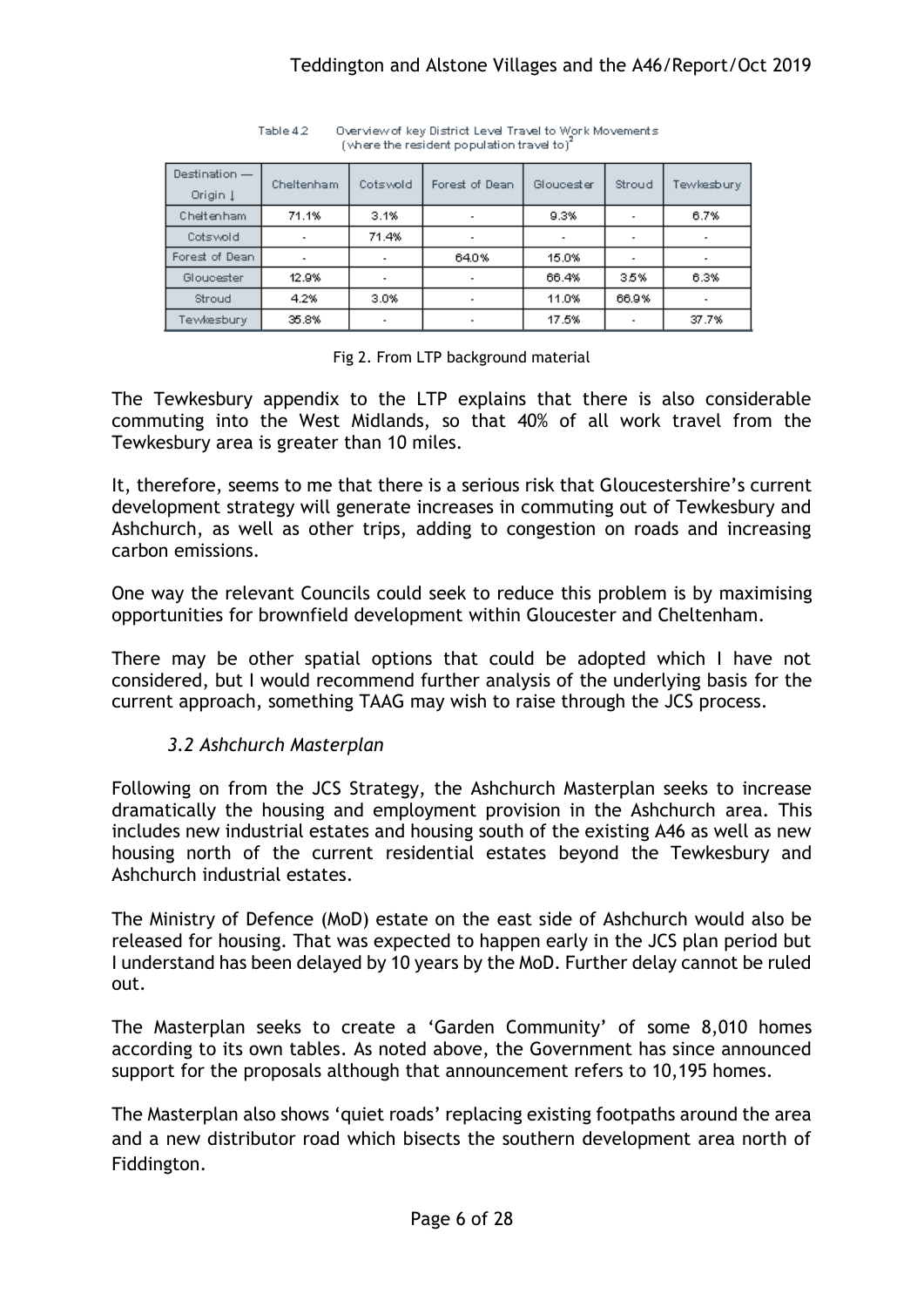The Masterplan assumes the existing A46 would then be downgraded from a trunk road and serve a local purpose. A new local centre and village green would be created in the centre of Ashchurch.



Fig 3. Ashchurch Masterplan

There are also some new schools proposed. There are no assumptions about other facilities such as medical surgeries.

A not very ambitious density of 30 dwellings per hectare (dph) is proposed for the housing which is deemed to be midway between the densities currently in Ashchurch which vary from 24-45 dph.

There is also an assumption that prioritising walking and cycling in the new settlement would lead to an uptake of sustainable travel.

I have serious doubts about the realism of some of these idealistic assumptions and the prospect of creating a truly sustainable community.

Ashchurch, as it stands, is made up of industrial estates, with lorries accessing them from the A46, and suburbs to the north which are isolated and depend on a circular distributor road, where traffic calming has been implemented, presumably to reduce speeding.

There is one primary school. There are virtually no local shops apart from a cooperative store and now a proposed Superstore on the A46.

Ashchurch is split off from the main settlement of Tewkesbury by the M5. In my view, new large-scale housing at Ashchurch is likely to draw in more commuters to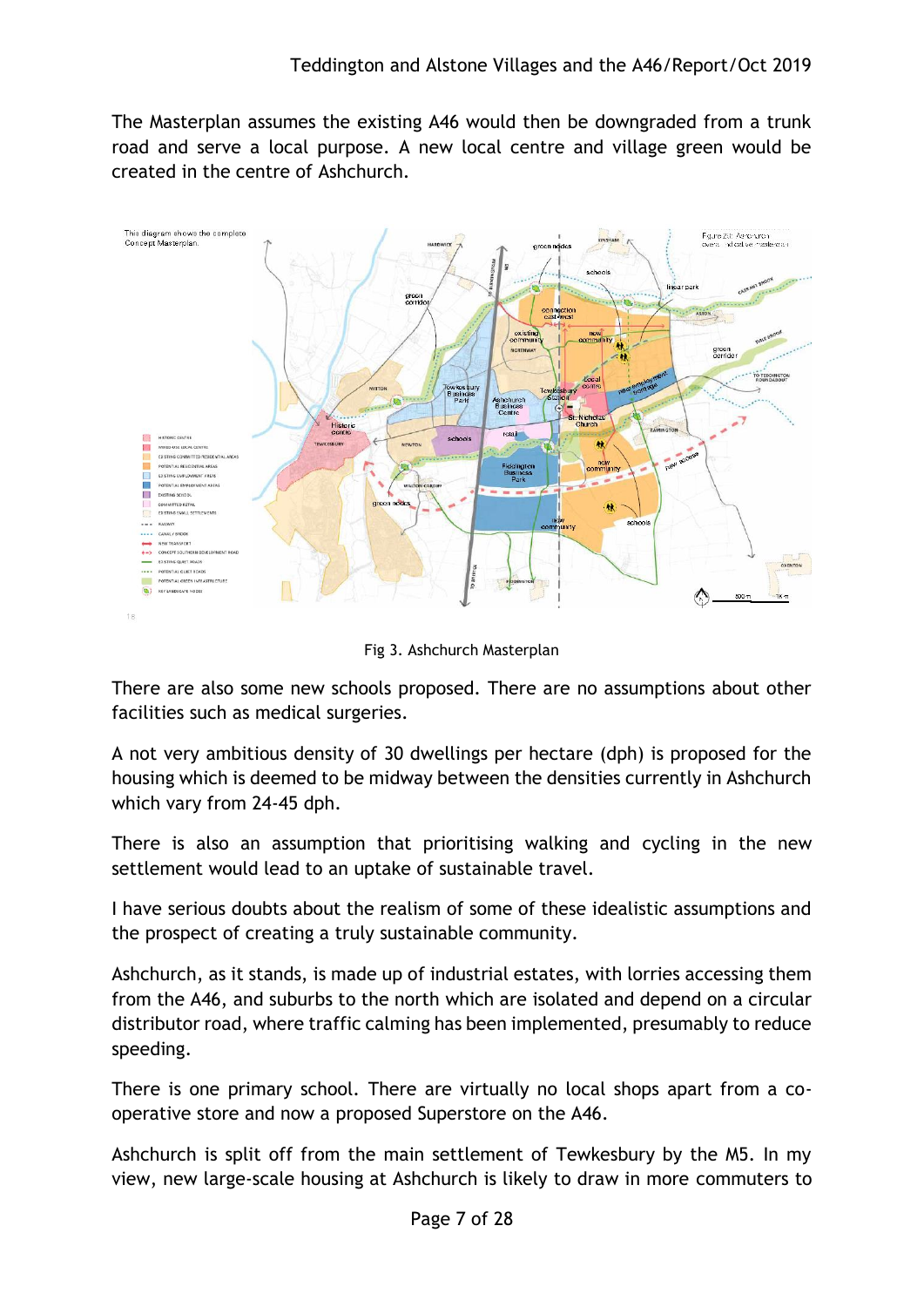the major Gloucestershire towns and to the West Midlands, and, because of limited alternatives, increase their car dependency.

Whatever is done, the A46 will remain a significant deterrent to movement between any new development in the south and the north side of Ashchurch, including the proposed new centre.

The presence of large industrial sites attracting large HGVs, along with other local traffic, will mean the heart of Ashchurch is likely to remain a largely functional rather than attractive space.

There is currently no town centre to Ashchurch and it is hard to imagine how such a centre could be created. There may be opportunity to link the railway station with new small-scale retail provision but that would rely on significant changes to the level of rail services using the station there. I suspect shops there would struggle to be viable.

In fact, for anyone living in these new estates, there is likely to remain limited access to facilities (apart from to primary schools). Most will require them to cross a major road. This will only be made worse if a new dual carriageway distributor road were to bisect housing south of the current A46.

There may be some improvement in terms of a new secondary school, as the existing schools are on the other side of the M5, but I am dubious about other facilities.

I consider the most likely outcome is that Ashchurch would expand primarily as a commuter suburb for Tewkesbury and also for Gloucester and Cheltenham.

In terms of public transport, there are limited rail services to and from Ashchurch for Tewkesbury station. The location of the station is not particularly appealing. I understand there is an aspiration for an early improvement with an hourly service linking the main towns of Gloucester, Cheltenham and Worcester all of which would call at Ashchurch and which TAAG should support.

Bus services to Tewkesbury and Cheltenham are limited, particularly in the evenings and at weekends.

There are only limited facilities within walking distance and the business areas on the A46 do not make the centre particularly appealing for pedestrians.

There are no cycle ways and the A46 itself would be an unattractive option. Accessing Tewkesbury that way would require negotiating the motorway junction. The alternative two routes over the motorway are circuitous but more attractive.

The Masterplan suggests some new walking opportunities within the development but also seems to envisage current countryside footpaths becoming local roads.

It does not consider how improved bus access could be achieved across the expanded Ashchurch settlement and current service levels improved, whether any further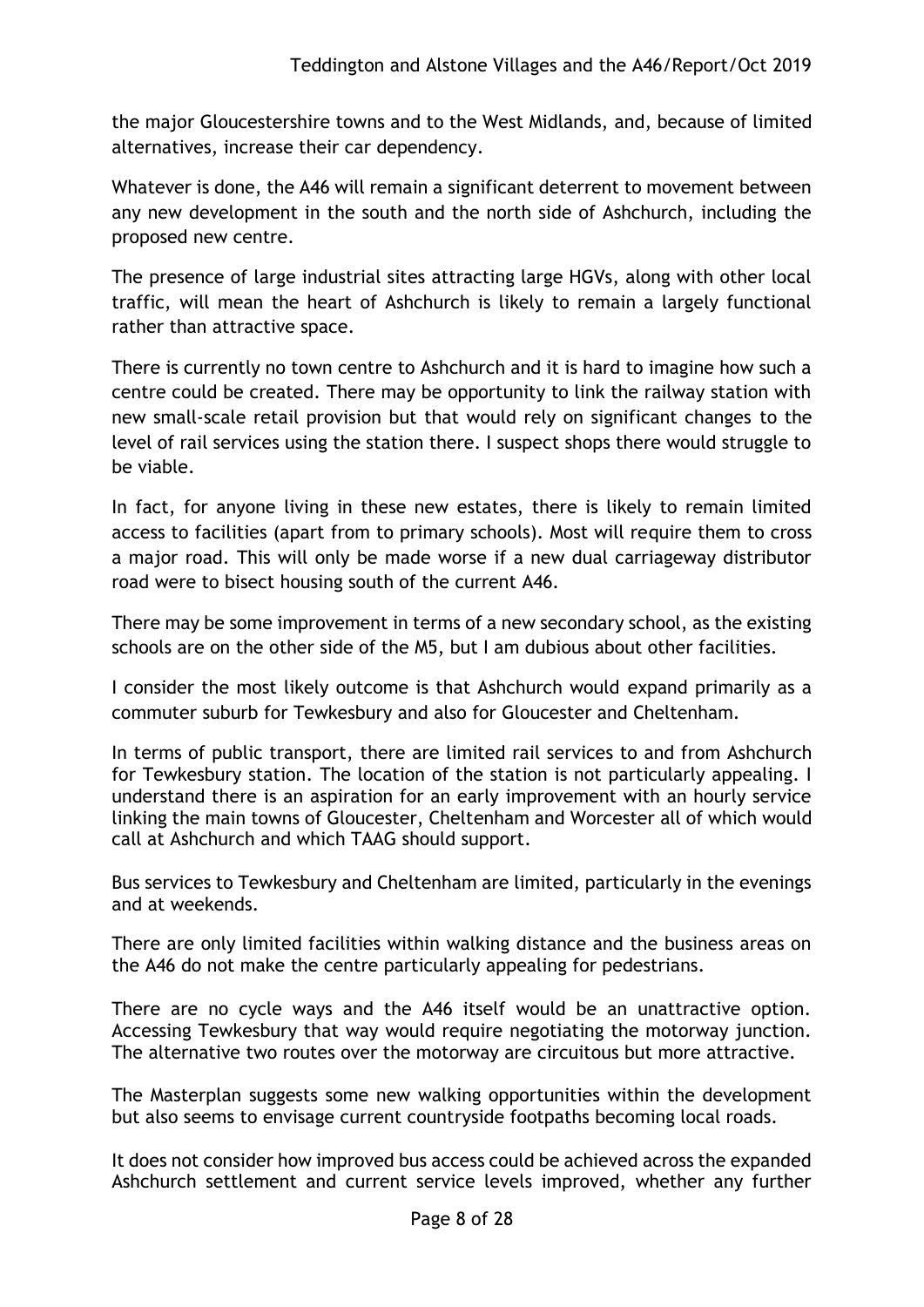additional rail services could be provided and options for additional bus priority measures.

So, while there may be opportunities for addressing public transport needs, these, in my view, are unlikely to change the fundamental character of the area.

The realism of the aspiration of the Masterplan has been bought further into question by the decision by Tewkesbury Planning Committee in July 2019 to grant planning permission for 90 homes and a residential care home on land South of the A46 which would have been part of Phase 3 of the Masterplan (Planning Reference: 18/00043/OUT).

The permission was granted following a High Court ruling that Tewkesbury Borough Council did not have a five-year housing land supply.

The SF Planning website shows an outline of the proposals, which appears to consist of a low-density housing estate which does not contribute any additional facilities, apart from a playing field, (although it does leave space for a community building). The site has a single entrance onto the A46 and, although it includes cycle and pedestrian routes, adopts a cul-de-sac layout likely to encourage car use<sup>7</sup>.

The further work which is being pursued by Tewkesbury Borough Council on the Masterplan may shed further light on the problems I identify and may offer some solutions, but I remain sceptical about whether a resolution can be found.

# *3.3 Midlands Connect*

The other (and not necessarily complimentary) driver for upgrading the A46 through Ashchurch is the aspiration to create an A46 Expressway from the M5 as far as Lincolnshire, that is to say, a road of dual-carriageway standard with grade separated junctions, but without the more onerous requirements of a motorway.

This is being championed by Midlands Connect, which was established in 2015 as an arm of the Midlands Engine whose role is to promote growth across the Midlands and is seeking to become a Sub-National Transport Body. Its board is made up of Local Government and Business representatives.

The remit of Midlands Connect is, however, narrow, in that they only consider interurban connections by road and rail. It developed a strategy called 'Our Routes for Growth' (July 2018)<sup>8</sup> which promoted a number of large scale inter-urban road schemes, in particular proposals around the Midlands Motorway Hub (largely the trunk roads in and around the West Midlands Conurbation) and the proposal for work to develop an A46 corridor.

The concept of Expressways has gained ground across the Country. For example, an Oxford-Cambridge Expressway is being promoted to link the two University Cities.

<sup>1</sup> <sup>7</sup> https://www.sfplanning.co.uk/the-beginnings-of-ashchurch-garden-town/

<sup>8</sup> https://www.midlandsconnect.uk/publications/our-routes-to-growth-july-2018/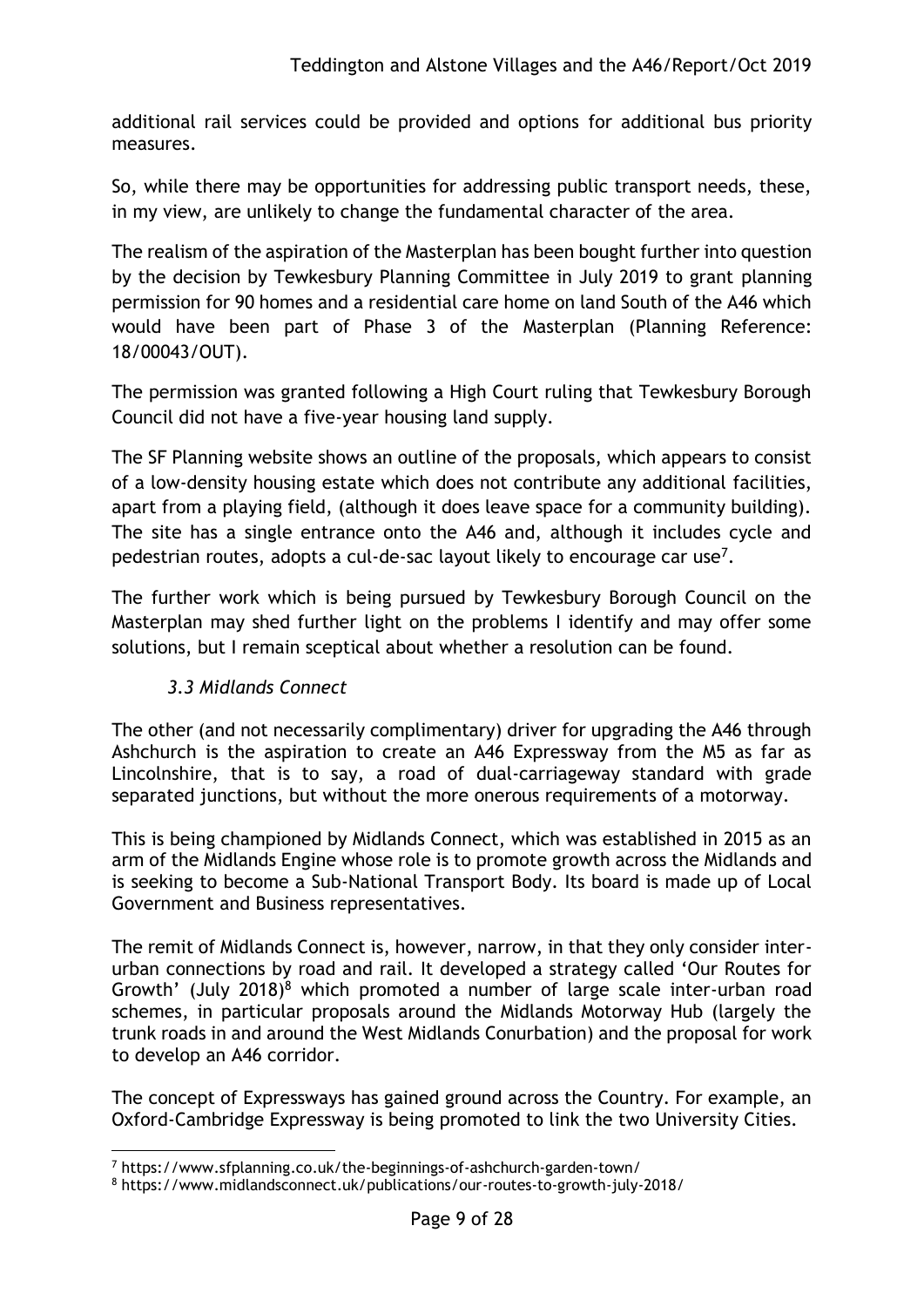Their A46 corridor proposals were further developed through a study which led to an Enhanced Business Case. That was published in October 2018, although the transport assumptions and modelling remained largely opaque at that time.

Further Freedom of Information requests have led to the release of, among other things, the Interim Report of the Study, which includes some more details of how they reached their conclusions.

Their first conclusion is that the corridor is an important economic corridor. They reach this conclusion based on the industries along the corridor, but not it appears, on any serious analysis of how reliant those businesses are on that corridor in particular. It is noticeable, for example, that 95.7% of the traffic going north from the M5 on the A46 is not going further than the M40.



Fig 4. A46 Proposals from Midlands Connect

In fact, like most trunk roads, the majority of the traffic is locally generated and congestion and delay largely occurs where there are major settlements and significant commuting and local traffic, such as at Evesham and Leicester.

The second conclusion they reach is that traffic would speed up considerably if the A46 were improved and that consequently traffic would also divert to the A46 from even busier Trunk Roads (such as on the Midlands Motorway Box)<sup>9</sup>. They were, it is important to stress, only considering future journey times on trunk roads and not

<sup>1</sup> <sup>9</sup> https://www.midlandsconnect.uk/publications/long-term-midlands-motorway-hub/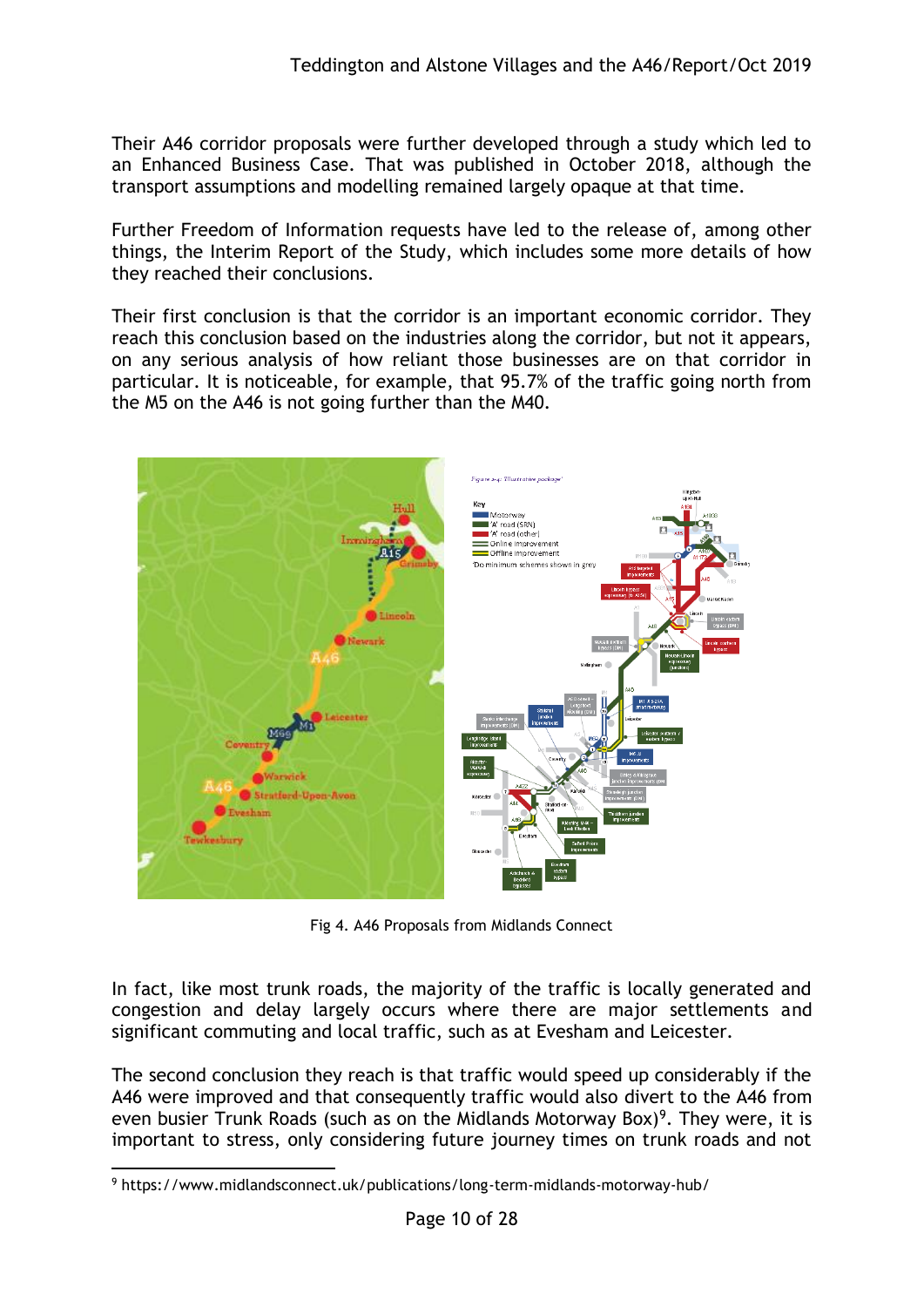whether any benefits would be eroded by additional congestion generated at the end or beginning of those journeys by the extra traffic on local roads.

There are a number of difficulties with reaching such a conclusion.

The first is that their analysis relies on increases in traffic based on DfT national forecasts which have consistently over-estimated traffic growth as set out in Fig 5. The result of applying such over-estimation at a scheme level, is to create a false impression of future congestion and, therefore, future scheme benefits



DfT Forecasts and actual car traffic growth

Fig 5. DfT projections compared to actual traffic growth

The second is that their analysis takes no account of the generation of new traffic resulting from additional road capacity. The modelling they undertook assumed a fixed amount of traffic whether or not road improvements were undertaken.

Independent research commissioned by CPRE and published in 2017 in 'The Impact of Road Building in England'<sup>10</sup> analysed the impact of 13 road schemes, based on post-operative data from Highways England. Their analysis confirmed earlier studies which concluded that new inter-urban road capacity increases traffic beyond normal growth.

This is because such improvements allow people to travel further and, over time, influence their choice of where to live and work, as well as the development choices for industry, leisure and retail, all of which encourage longer journeys.

The CPRE Report concluded that:

<sup>1</sup> <sup>10</sup> https://www.cpre.org.uk/resources/transport/roads/item/4542-the-impact-of-road-projects-inengland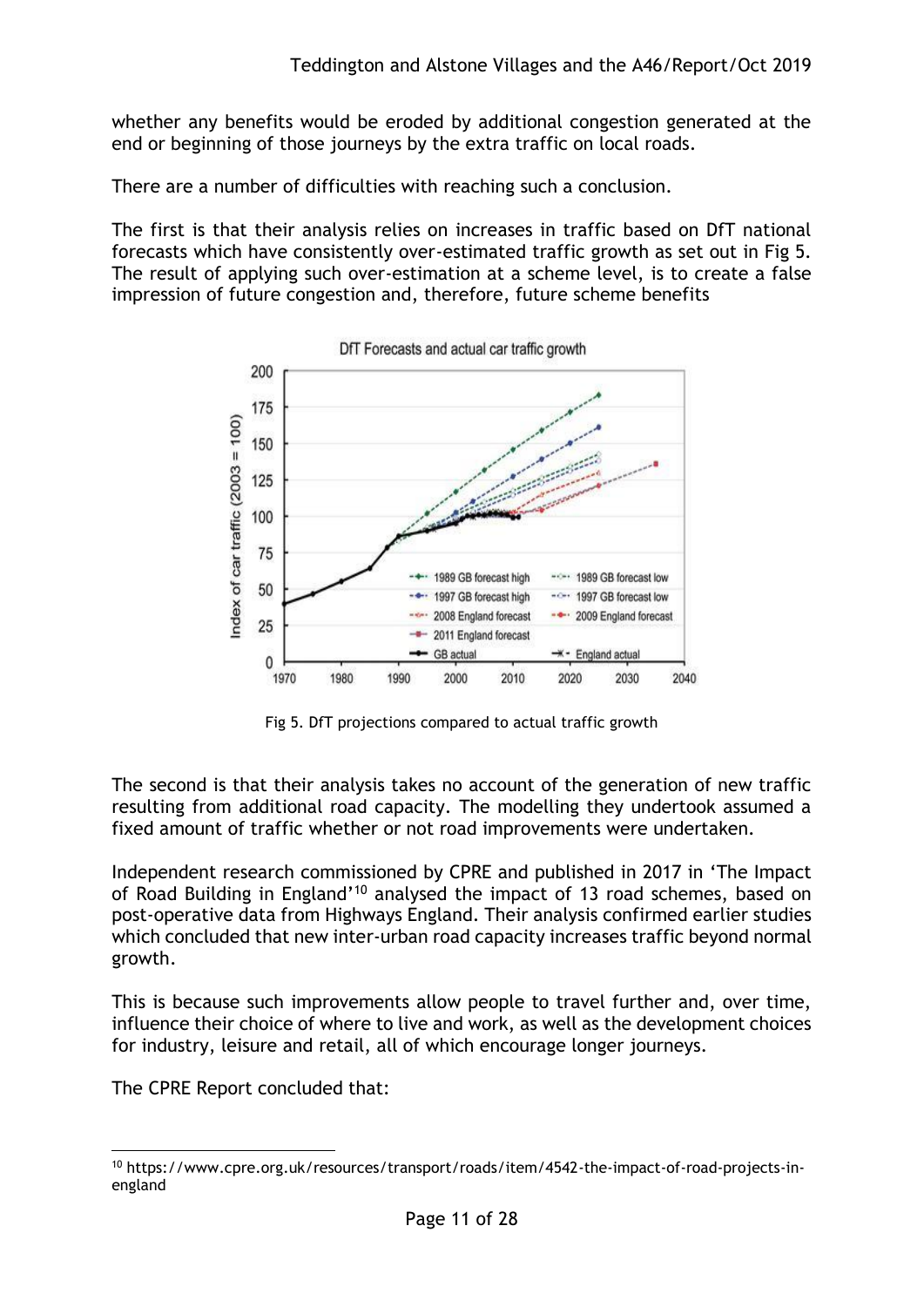*Evidence from 13 road schemes (nine randomly selected from all available POPEs, across all English regions, and the four case study schemes) is consistent with the conclusion that road schemes generate traffic. Average increases over the short run (3-7 years; seven schemes) were +7%. Average increases over the long run (8-20 years; six schemes) were +47%. (Page 6)*

The third problem with Midlands Connect's analysis is that they take no responsibility for the impact of traffic leaving their network, both new and existing. New road building means congestion can become more concentrated (and intractable) on local roads, particularly in urban conurbations.

All these problems are compounded, since the economic benefits that they then create are largely based on an accumulation of time-savings resulting from traffic modelling, some of little real significance.

Since those time-savings are likely to be over-estimated and eroded, both on the A46 itself and on other roads where capacity is modelled to be relieved (in this case, roads like the M40) as well as on the local network, this assumption lacks rigour.

The CPRE Report went on to consider issues around the over-reliance on time-savings and reliability on scheme justification and says that:

*Our overall conclusion is, therefore, that road schemes may deliver more reliable journey times in the short term (i.e. one year), on the road scheme itself. But there is as yet no compelling evidence that they deliver more reliable journey times on the road scheme in the longer term (five years or more), and if road schemes are associated with more car-based development and consequent traffic generation, there is a risk that these benefits will be rapidly eroded. In addition, traffic generation associated with road schemes may lead to less reliable journeys on the wider road network, as the additional traffic arising from car-dependent development associated with the road scheme will cause traffic levels on nearby roads to increase. (Page 50)*

Despite the risk of such analytical flaws, Midlands Connect, along with Local Authority partners and Highways England, are continuing to promote the A46 Expressway concept. They are currently developing further work on options for four areas, which I understand would equate to Ashchurch and Evesham, Warwickshire, Leicestershire and Lincolnshire.

That work is anticipated to be published in the Autumn of 2019, but will almost certainly progress on the basis that the general case is established.

## *3.4 Western Gateway*

The work of Midlands Connect has been adopted by the newer Western Gateway Alliance<sup>11</sup> which includes a number of West of England local authorities, most northerly of which is Gloucestershire County Council.

<sup>1</sup> <sup>11</sup> https://www.gloucestershire.gov.uk/council-and-democracy/joint-ventures/western-gatewaysub-national-transport-body/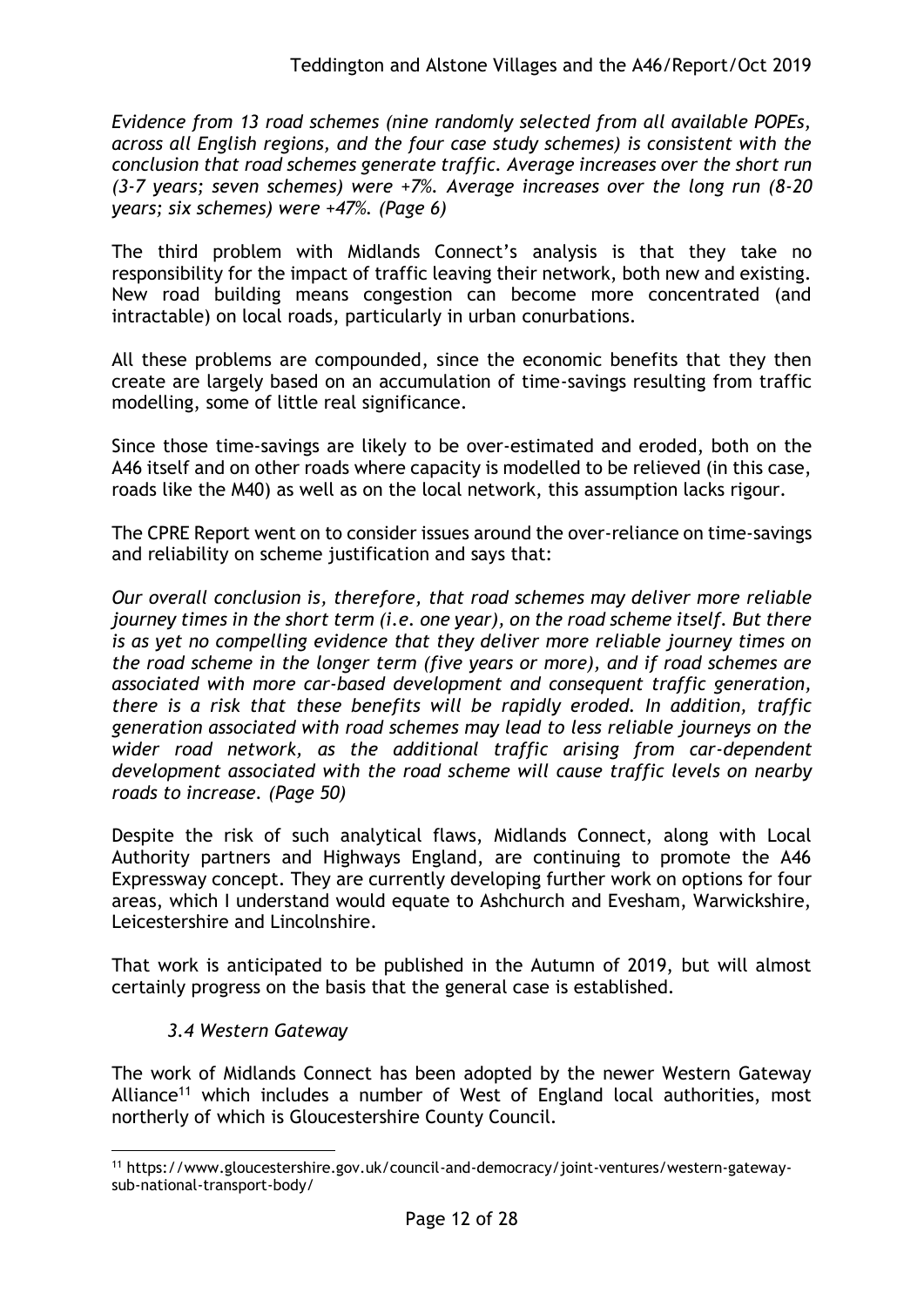In their initial assessment of strategic transport needs, they have adopted a corridor approach<sup>12</sup> and identified 15 strategic corridors, which includes the M5 itself and the A46 corridor through Ashchurch. They identify the upgrade of Junction 9, the Ashchurch Bypass and an Expressway Standard A46 as 'deficits' i.e. shortfalls in access. They assume the A46 upgrade will bring benefits, including the delivery of the Ashchurch Masterplan and relieving capacity issues on the Midlands Motorway Box onto the A46.

They included a diagram based on 1993 DfT plans but, I understand, this is just a placeholder pending more detailed design and business case work.



Figure 14.4 - M5 Junction 9 & A46 (Ashchurch) LLM scheme (1993 alignment)

**A350 Strategic Growth Corridor** 

Fig 6. Map from Western Gateway Alliance Corridor Study

They claim various numerical benefits including productivity increases measured by Gross Value Added (GVA) of £252 million over 10 years. The majority of these benefits are likely to be generated by assumed time-savings to traffic, which I addressed in the section above, but they also include claims of local regeneration benefits.

As with time savings, development gains are also liable to be exaggerated.

This is firstly because developments are often claimed to result from road-building which would have occurred anyway and secondly because benefits in one area may only be diverted from other areas.

This was another issue examined in the CPRE Report examined for existing schemes and came to the following conclusion:

<sup>1</sup> <sup>12</sup> https://www.gloucestershire.gov.uk/media/2090917/wg-reb-part-2-strategic-corridors.pdf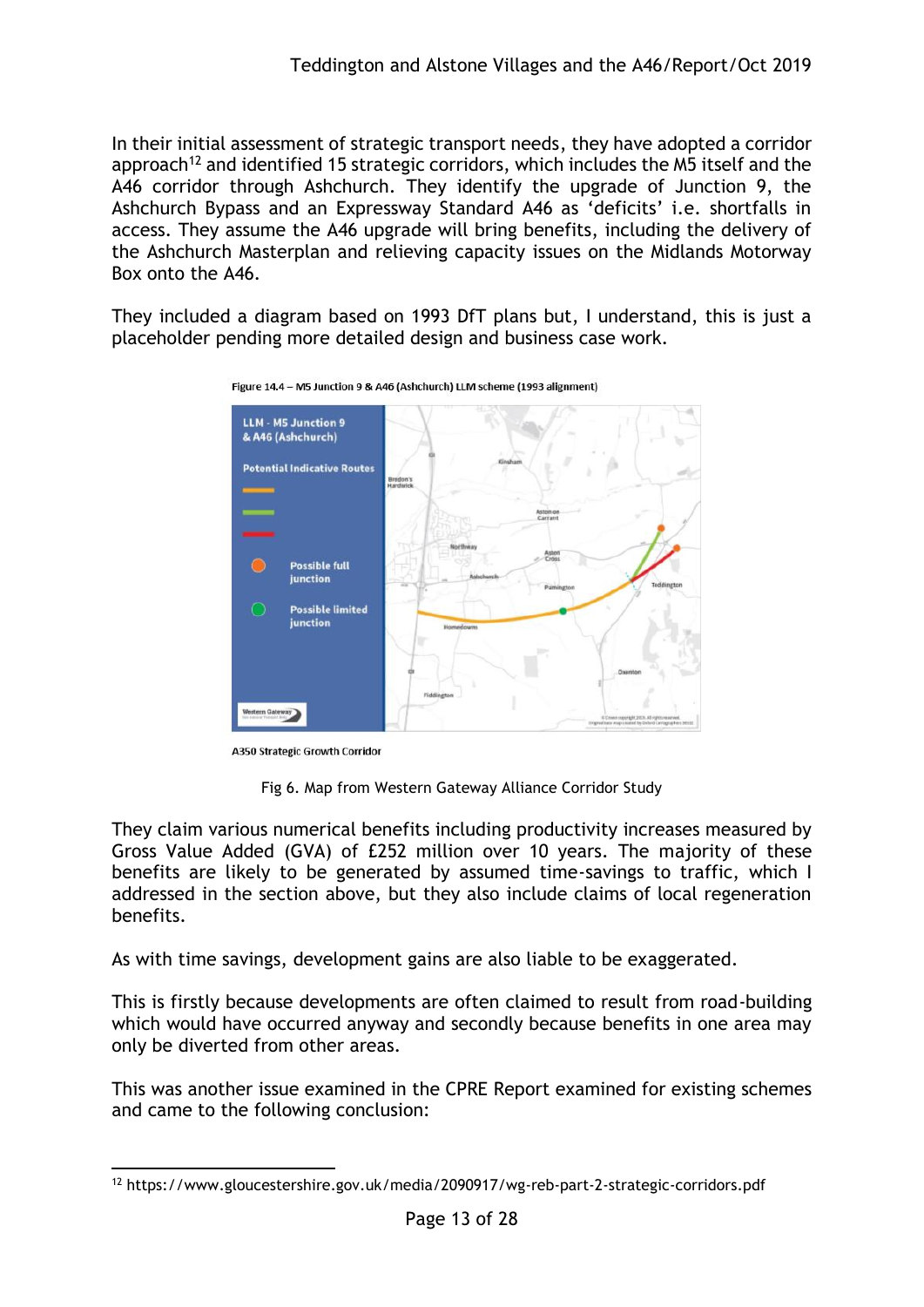*Of 25 road schemes justified on the basis that they would benefit the local economy, only five had any evidence of any economic effects. Even for these five, the economic effects may have arisen from changes incidental to the road scheme, or involved development in an inappropriate location, or involved changes that were as likely to suck money out of the local area as to bring it in. (Page 6)*

In the case of the A46 there may be some diversion to Ashchurch from other parts of Gloucestershire but a new Expressway might also divert investment out of the county altogether.

Development gain accruing on the Midlands Motorway Box, for example, would be more likely to benefit the West Midlands. Moreover, if traffic transfers from the Motorway Box to the A46, it is likely to undermine any local benefits in facilitating development. So disbenefits may also accrue in the Ashchurch area from traffic diverting to that route.

The analysis in the Western Gateway corridor assessment work feeds into a prioritisation process for submission of Major Road Network (MRN) and Large Local Major (LLM) Schemes<sup>13</sup>. The A46 corridor is one of two which is identified as priorities in the LLM category and has been included in a submission by Western Gateway for development in the Regional Investment Strategy 2 (RIS2) period, which covers 2020- 2025.

The cost of a dual-carriageway from the Teddington Hands Junction to the M5 is estimated as costing £170 - £180 million although they also refer to similar schemes which cost £200-£250 m (Para 14.21)

## *3.5 Road Investment Strategy (RIS2)*

The Road Investment Strategy is the mechanism by which Government prioritises Road Fund spending. This includes money spent on the Strategic Road Network (SRN) (Highways England managed trunk roads,) and also now on the MRN and LLM managed by local authorities.

Sub-National Transport Bodies were asked to submit schemes for RIS2 (2020-2025) and both Midlands Connect and Western Gateway have made submissions on the MRN and LLM. Midlands Connect has submitted 11 schemes<sup>14</sup> and Western Gateway 9 (including the A46 in Ashchurch). These are competitive bids for funding so there is no guarantee money will be granted.

In May Midlands Connect also published 'Midlands Connect and RIS2: Turning evidence into investment<sup>'15</sup> This sets out their 10 road projects on the SRN for delivery in the current Road Investment Strategy (RIS1), along with 10 schemes they hope will be delivered in RIS2 (2020-2025) and 4 corridors which Midlands Connect are promoting for endorsement, including the full A46 corridor.

<sup>1</sup> <sup>13</sup> https://www.gloucestershire.gov.uk/media/2090918/wg-reb-part-3-mrn-llm-priorities.pdf

<sup>14</sup> major-road-network-priority-scheme-submission-summary-report-summer-2019.pdf

<sup>15</sup> https://www.midlandsconnect.uk/publications/ris2-priorities/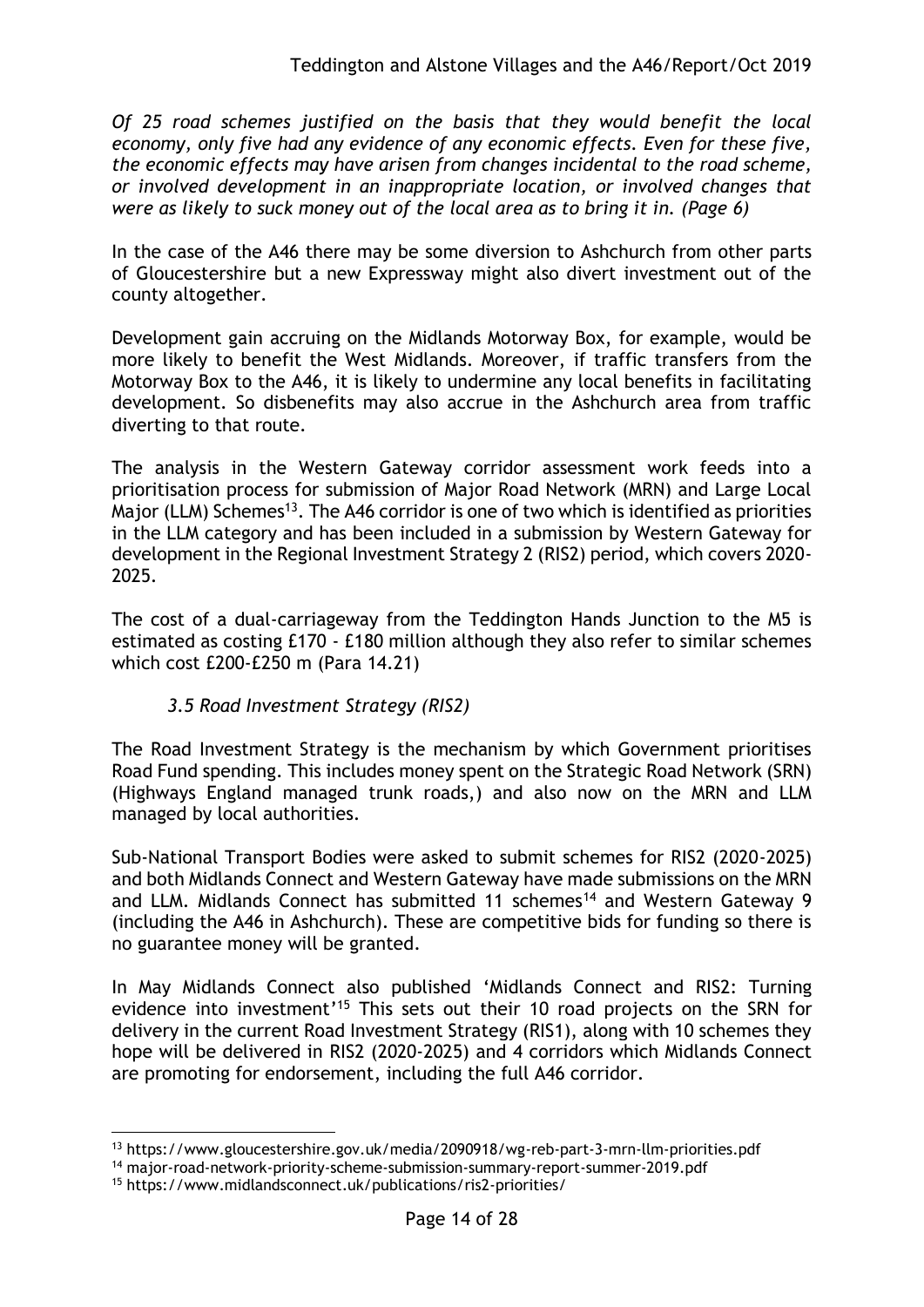In terms of the A46 they are specifically promoting two schemes, the A46 Coventry Junction Improvements in RIS1 and the Newark Northern Bypass, in RIS2 but no other controversial schemes, such as the Leicester Eastern Bypass.



Fig 7. From Midlands Connect RIS2 Submission

Decisions on RIS2 are expected later in 2019 but it should be noted there are 4 major corridor studies currently being undertaken by Highways England<sup>16</sup> to inform funding and these are likely to recommend some expensive schemes. These studies do not include the A46 which suggests it is not a Highways England priority at a national level.

That being the case, we will have to see whether the A46 corridor is formally endorsed beyond those two schemes, and to what degree, if it is, it is prioritised, in particular what resources will be set aside for further route development.

It is also worth noting that the Western Gateway submission relates specifically to the Major Road Network, and the scheme round Ashchurch is identified as a Large Local Major Scheme.

That category, according to the Government's Funding Guidance,<sup>17</sup> is designed for: *'the small number of exceptionally large local highway authority transport schemes that could not be funded through the normal routes, such as Local Growth Fund or* 

<sup>1</sup> <sup>16</sup>https://www.gov.uk/government/collections/road-investment-strategy-post-2020 17

https://assets.publishing.service.gov.uk/government/uploads/system/uploads/attachment\_data/file/765680/mrninvestment-planning-guidance.pdf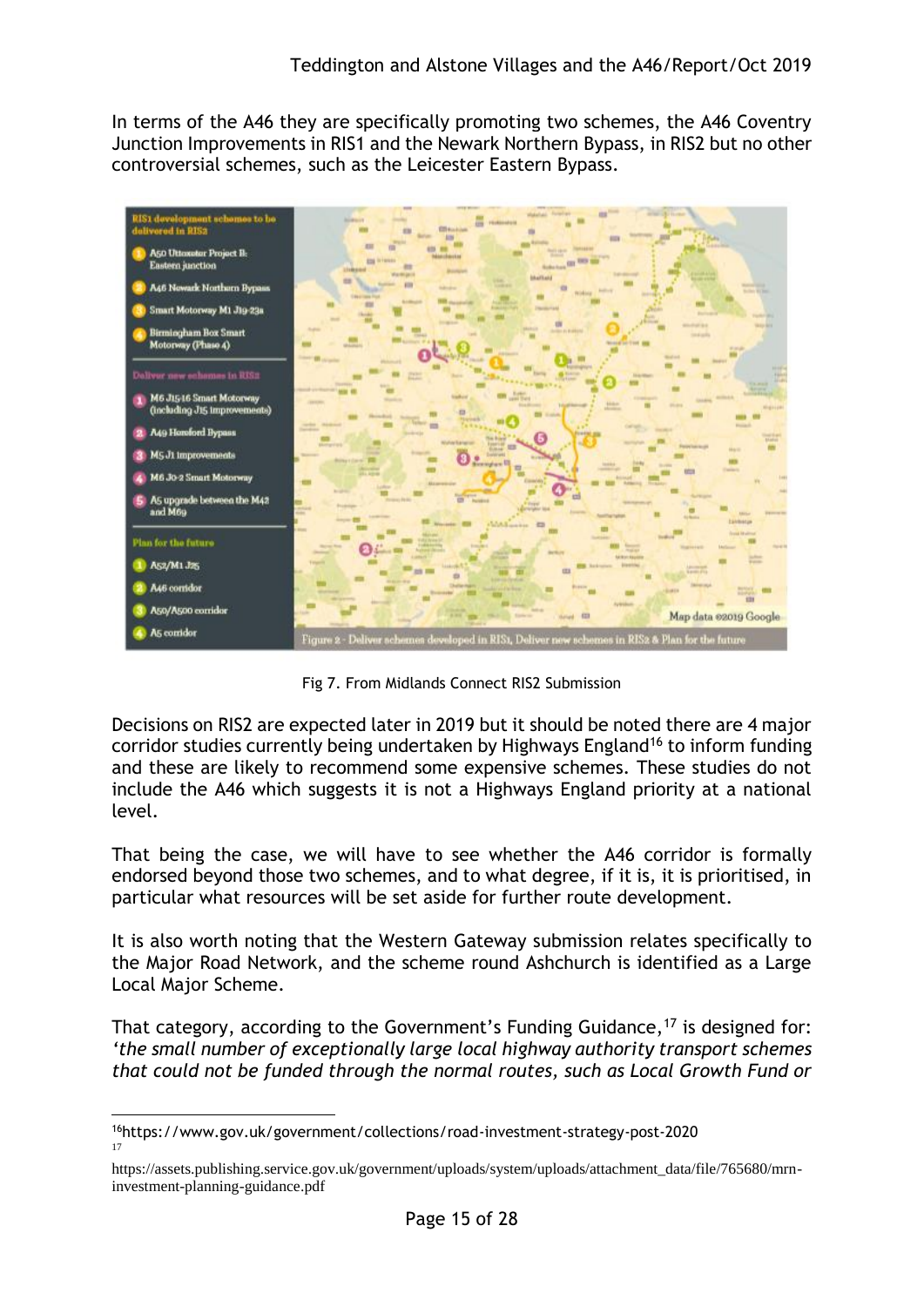*other devolved allocations.'* (para 7.2) and, while their Appendix 1 acknowledges that this may include schemes which partially fall on the Strategic Road Network, its purpose does not appear to be to fund wholly SRN schemes.

Given that the A46 is a trunk road through Ashchurch and, if it were detrunked, any replacement would need to become part of the Trunk Road Network it would seem that funding from the MRN pot may not be appropriate. Something TAAG may wish to seek further clarity on from Western Gateway who have made the bid.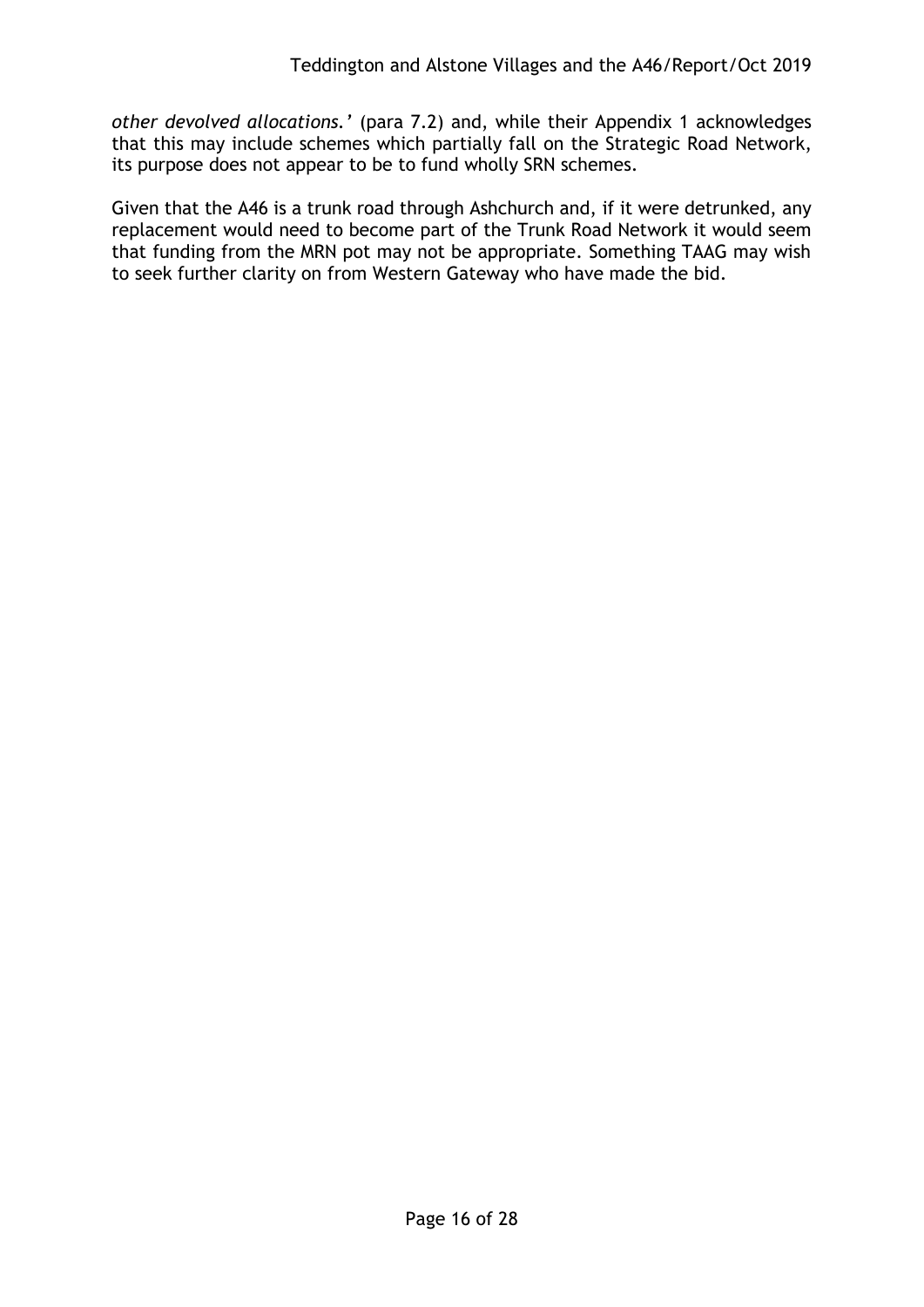## **4. Detailed Route**

#### *4.1 A46 from the M5 to Beckford*

The current line of the A46 through Ashchurch runs from the M5 Junction 9 to the Teddington Hands Roundabout. It is a mixture of mainly single carriageway road with several turns off, as well as widening at some junctions.

There are three traffic lighted junctions in Ashchurch as well as two signalised pedestrian crossings. There are other road entrances, as well as access to businesses, including a garage and the MoD site. To the north are two industrial estates, as well as the Ashchurch housing estates.

South of the road, development is underway on a new housing site which is close up to the edge of the road and there are other properties along the line of the road. The now committed development promoted by SF Planning would add more development South of the A46.

Beyond Ashchurch the road is still single carriageway but with a wide verge to the north which would allow for widening as far as the Teddington Hands Junction. Beyond Teddington it reverts to single carriageway road, which continues as far as the outskirts of Evesham.

At Beckford the A46 splits Beckford itself from Lower Beckford. There are turnings off at Back Road and Station Road and direct access to a number of properties and residential side roads. From there the A46 continues through the Cotswold AONB past Beckford Road and leaves the AONB at another Back Lane.



Fig 8. Map from Western Gateway Alliance Corridor Study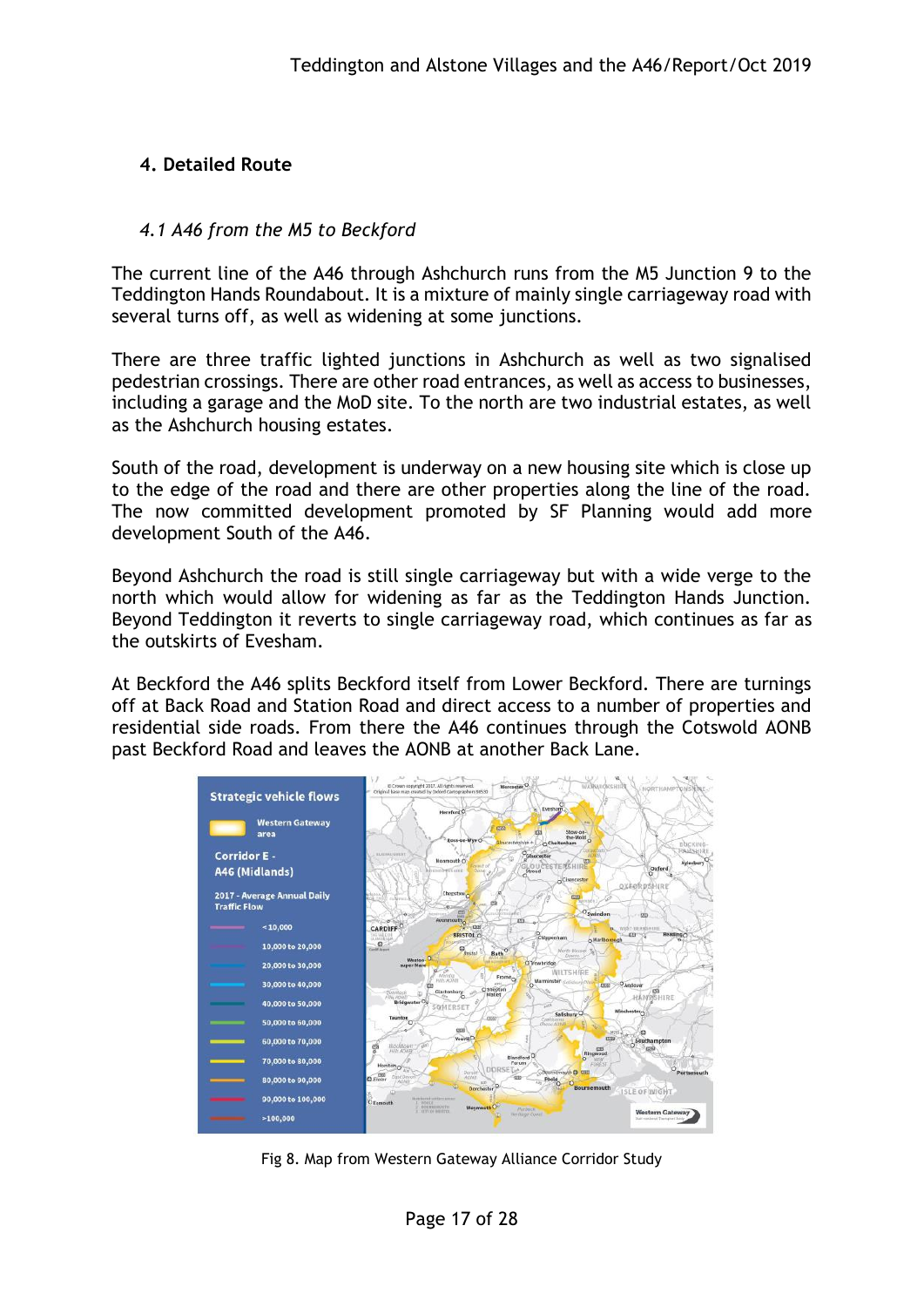| Location                                       | A46 Count     | <b>All Vehicles</b> | LGV    | <b>HGV</b> |
|------------------------------------------------|---------------|---------------------|--------|------------|
| (More detail and other years on                | Point         | $(2-way)$           |        |            |
| website)                                       | $(2018)^{18}$ | AADT)               |        |            |
|                                                | 17100         | 16943               | 2467   | 744        |
|                                                | (Into         |                     |        |            |
|                                                | Tewkesbury)   |                     |        |            |
| <b>Ashchure</b><br>A46<br>A438                 |               |                     |        |            |
|                                                |               |                     |        |            |
|                                                |               |                     |        |            |
| <b>Google</b> Walton Cardiff<br>Map data @2019 |               |                     |        |            |
|                                                | 90334*        | 19899               | 2994   | 1267       |
| <b>Aston Cross</b>                             | (Ashchurch)   |                     |        |            |
|                                                |               |                     |        |            |
| Ashchurch<br>A46<br>Pamington                  | $(99320 -$    | (20375)             | (3256) | (1864)     |
| M <sub>5</sub>                                 | 2017)         |                     |        |            |
|                                                |               |                     |        |            |
| Google<br>Map data @2019                       |               |                     |        |            |
| AAO                                            | 73531         | 17945               | 2381   | 1382       |
|                                                | (Teddington   |                     |        |            |
|                                                | Hands)        |                     |        |            |
|                                                |               |                     |        |            |
|                                                |               |                     |        |            |
| Google<br>Map data @2019                       |               |                     |        |            |
| The Groaten                                    | 99321         | 17945               | 2318   | 1382       |
|                                                | (After        |                     |        |            |
|                                                | Beckford      |                     |        |            |
| Grafton                                        | Road)         |                     |        |            |
|                                                |               |                     |        |            |
| Beckford Rd.                                   |               |                     |        |            |
| Google<br>Map data @2019                       |               |                     |        |            |

Fig 9. Count Point Traffic on A46

The A46 carries between 17,000 and 20,000 vehicles a day on most of these sections (2018 figures), of which some 3,000 are LGVs and 1267 are HGVs at the centre of Ashchurch.

The 2017 and 2016 figures for HGVs in Ashchurch are significantly higher. The more detailed tables show a reduction in 5-6-wheel artics between a high in 2016 and 2018 of a third from 1074 to 656. I have not been able to ascertain why this is, whether it results from traffic work or changes in specific logistics operations, but it may have influenced earlier assessment work.

The Western Gateway Corridor Study, for example, identifies the section in Ashchurch as carrying between 20,000 and 30,000 vehicles (Fig 8), but it should be noted from the actual traffic counts that the Ashchurch section was at the very

<sup>1</sup> <sup>18</sup> http://www.dft.gov.uk/traffic-counts/area/regions/South+West/localauthorities/Gloucestershire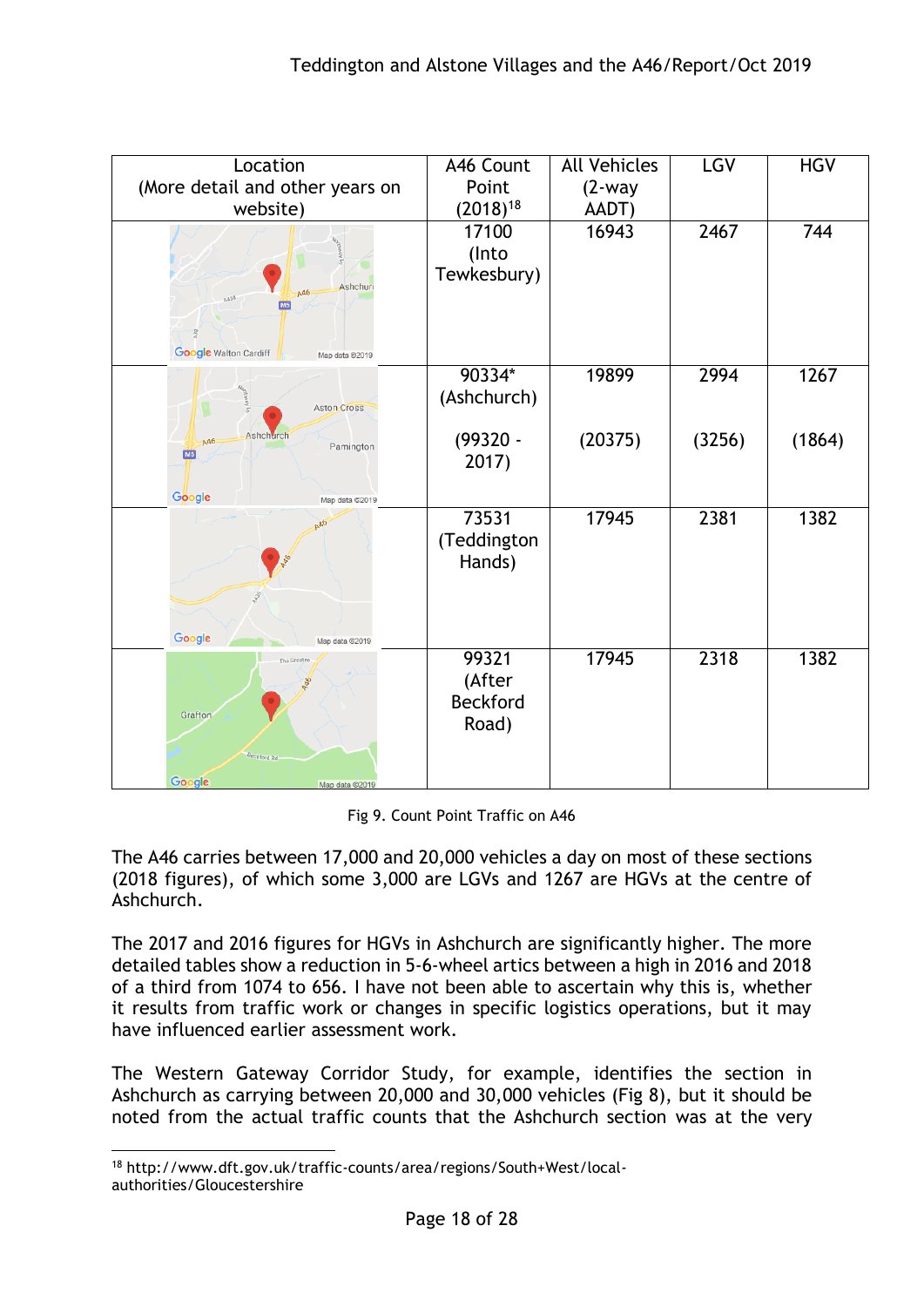bottom of that range for 2017 and below it for 2018. The section beyond Ashchurch they show correctly as carrying between 10,000 and 20,000 vehicles. (Fig 9)

It is not possible to determine from these figures how much traffic is through and local traffic, although one would expect the majority to be local. In terms of HGV, although the numbers are similar on different sections, one would expect that a significant percentage of HGV traffic is accessing the sites in Ashchurch.

While total traffic is lower than many other sections of the A46 between the M5 and Lincolnshire, this section is also a narrower road. I do not have peak time traffic figures, but I would expect them to exceed the capacity of the road.

Congestion is likely to be exacerbated by the urban and industrial component of the traffic in Ashchurch, including HGV turning movements. I understand from local residents that these can be a significant cause of delay.



co

Figure 38 - Corridor 2 Ratios of Flow to Capacity - DN and DM

| Junction Name              | Ratios of Flow to Capacity |            |            |            |  |
|----------------------------|----------------------------|------------|------------|------------|--|
|                            | AM Peak                    |            | PM Peak    |            |  |
|                            | Do Nothing                 | Do Minimum | Do Nothing | Do Minimum |  |
| A 438 / A 46 Rb t (MS 19). | 96.9%                      | 111.9%     | 101.8%     | 101.3%     |  |
| A46 Ashchurch Rd /         | 104.0%                     | 129.5%     | 469.7%     | 497.3%     |  |
| Alexandra Way              |                            |            |            |            |  |
| A46 Ashchurch Rd /         | 99.9%                      | 87.7%      | 78.9%      | 84.8%      |  |
| Northway Ln                |                            |            |            |            |  |
| A 46 Ashchurch Rd          | 78.5%                      | 115.1%     | 102.7%     | 114.5%     |  |
| /Fiddington Lane           |                            |            |            |            |  |
| A46 Ashchurch Rd /         | 101.3%                     | 105.4%     | 103.9%     | 106.9%     |  |
| B4079 Aston Cross          |                            |            |            |            |  |
| A46 Ashchurch Rd /         | 60.1%                      | 69.0%      | 56.3%      | 59.3%      |  |
| A46 / A435 Teddington      |                            |            |            |            |  |
| Hands Rbt                  |                            |            |            |            |  |

Fig 10. Ratios of Flow to Capacity at Ashchurch Junctions from JCS Transport Evidence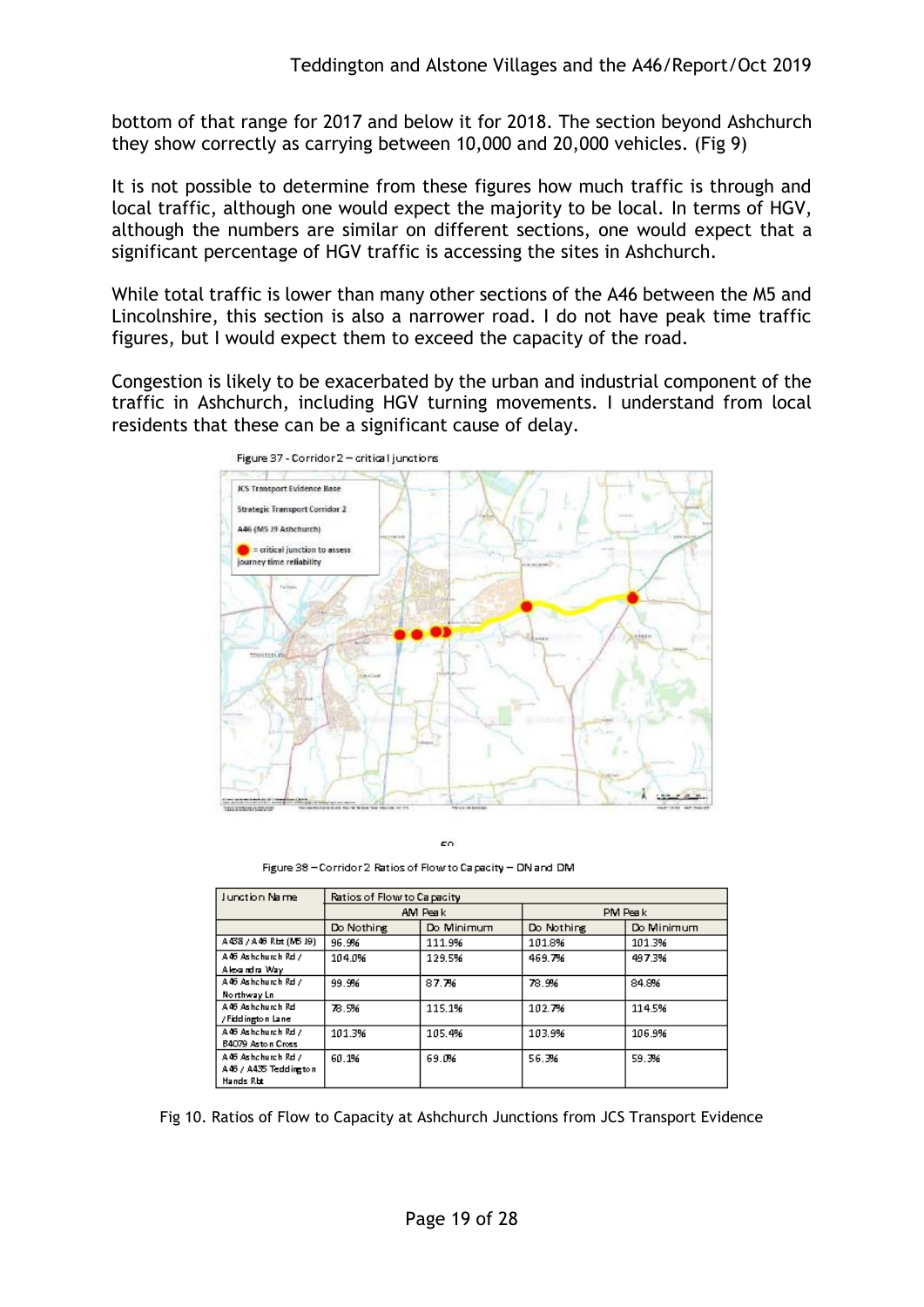The Joint Core Strategy Transport Evidence Base document (2017) includes analysis of the current Rate to Flow Capacity at the junctions, that is to say whether they are likely to suffer delays. This shows congestion at many of the junctions.

As well as promoting a new eastern road on the line of the 1993 Highways England proposals, the JCS Evidence Base (Para 6.3.5) includes in its suggested actions upgrading the signals to optimise signal timings along existing alignment and replacing the Railway Level Crossing with a new bridge linking Grange Road with Hardwicke Bank Road to improve alternative access to the north of A46.

These interventions result all together in flow ratios which are in most cases below 100% but still often in the high 80%-90%. This would still be likely to lead to congestion and would be susceptible to being undermined if generated traffic was included.

It is tempting to suggest that signalising of the junctions should be undertaken first to see what benefits would accrue.

However, the problem would be that, while this might improve traffic speed at individual junctions, the risk would be that more traffic would arrive at either end of the system at the same time, particularly at peak times, which could increase traffic congestion, most particularly at Junction 9 of the M5 and the Teddington Hands Roundabout which could lead to breakdown of flow and perversely increase delay.

| CrashMap 5 Year<br>$(2014 - 2018)$                      | <b>Total Accidents</b>                                | <b>Serious</b> | Fatal                                    |
|---------------------------------------------------------|-------------------------------------------------------|----------------|------------------------------------------|
| A46 Back Lane to<br><b>Beckford Road</b>                | $\overline{7}$                                        | $\overline{2}$ | 1                                        |
| <b>Back Lane</b>                                        | 3                                                     | $\mathbf{1}$   |                                          |
| A46<br>Teddington<br><b>Back</b><br>Hands<br>to<br>Lane | $\overline{2}$                                        | 1              |                                          |
| <b>Teddington Hands</b>                                 | $\overline{3}$<br>(All by Crashmore<br>Lane turn off) | 1              |                                          |
| A46<br>Teddington<br>Hands to B4079                     | $\overline{3}$                                        |                |                                          |
| B4079 Junction                                          | 3                                                     |                |                                          |
| B4079<br>A46<br>to<br>Ashchurch                         | $\overline{3}$                                        |                |                                          |
| A46 (in Ashchurch)                                      | 8                                                     | $\overline{2}$ | 1<br>Alexandra<br>(Near<br>Way Junction) |
| M5<br>Slip Road to<br>A46                               | $\mathbf{1}$                                          |                |                                          |

Fig 11. CrashMap 5 Year Data (2014-2018)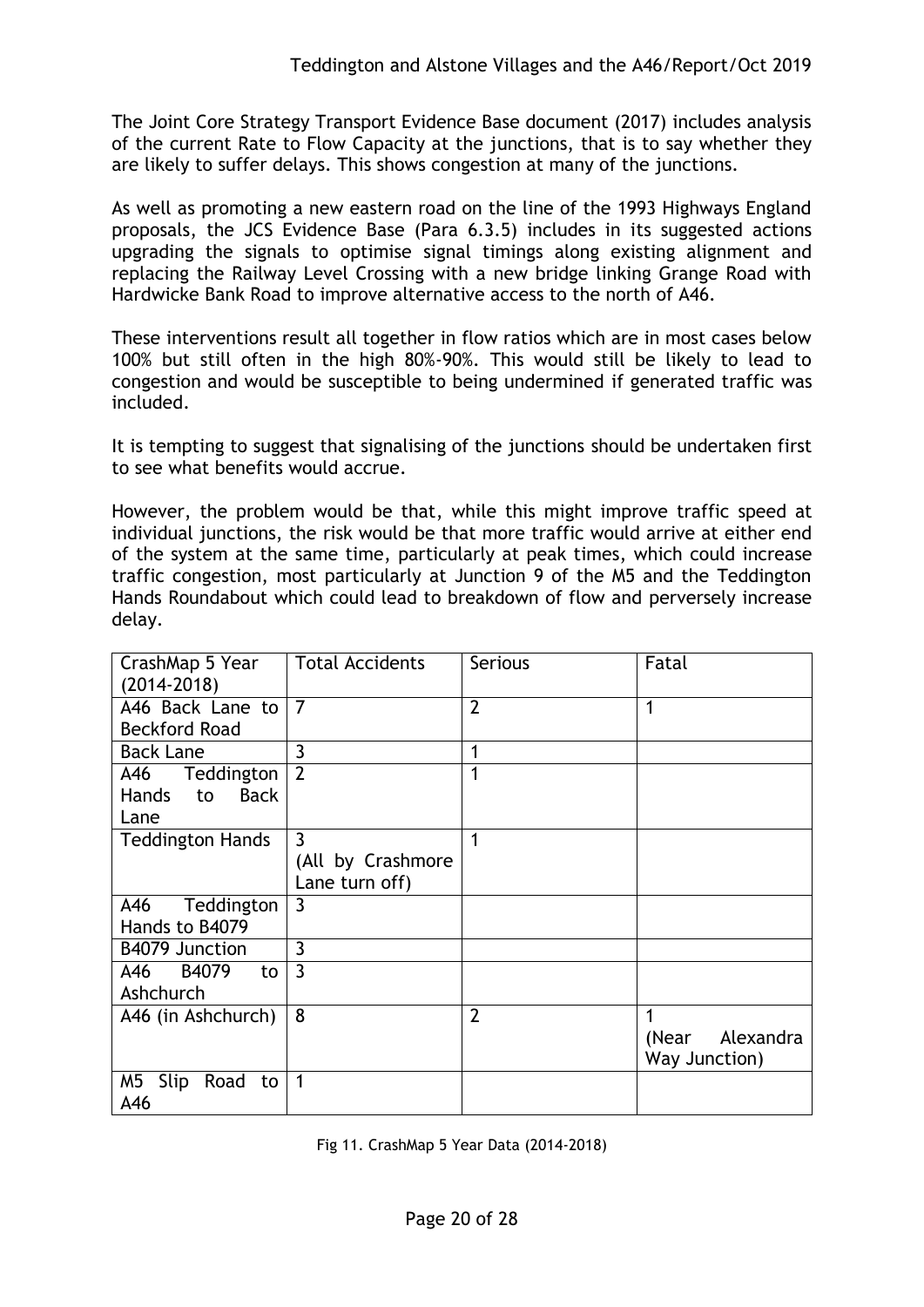I used CrashMap<sup>19</sup> to look at accident figures over the last five years. There are some collisions, but only one fatal collision. Noticeably there seems to be a cluster of minor collisions at the B4079 junction and at one point on the Teddington Hands Roundabout.

Looking at 20-year figures (although these can be coloured by road improvements and other development changes) confirms clustering of accidents at the junctions. However, both time periods suggest fatal crashes are more of an issue on the straight section of the A435 from Teddington Hands to the B4079.

There were also some accidents on the curving section of the B4079 from the A435 to the A46 but these were less likely to be serious, presumably because of slower and more cautious driving behaviour when navigating the road.

Further work by TAAG would benefit from more detailed traffic analysis (i.e. a.m. and p.m. peak traffic levels, levels of turning movements at junctions and percentage of local traffic (both for cars and lorries). These might be something that can be obtained from Highways England, or from further examination of recent planning application modelling, but, overall, it does not seem practical to create a dual carriageway on the existing A46 through Ashchurch.

It would become even less so as further development to the South abuts the road. It could also be seen as undesirable if the Masterplan goes ahead, as it would further divide Ashchurch and increase car dependency.

Beyond Ashchurch, on-line widening to dual carriageway standard would be feasible but unless one can deal with the issues through Ashchurch, it is hard to see how that would resolve the traffic problems on the road.

Widening beyond Teddington Hands would also be possible but would increase severage between Beckford and Little Beckford as it passed through the narrow gap at Back Lane. A bypass of Beckford would also be possible and could reduce severage but would impact more on the AONB.

So, while I generally question whether large-scale road building is a solution to congestion, in this case, a less intrusive road building solution than that being contemplated by Midlands Connect and Western Gateway may need to be considered.

## *4.2 Existing A46 Relief Road Proposals*

Proposals for a dual carriageway relief road around Ashchurch were first muted in 1993 and a consultation was undertaken by the Department for Transport. That included several route options which would then link into a bypass of Evesham.

A particular issue remains the assumption that a route would go South of Little Beckford, (so as to reduce its severance with Beckford itself).

<sup>1</sup> <sup>19</sup> https://www.crashmap.co.uk/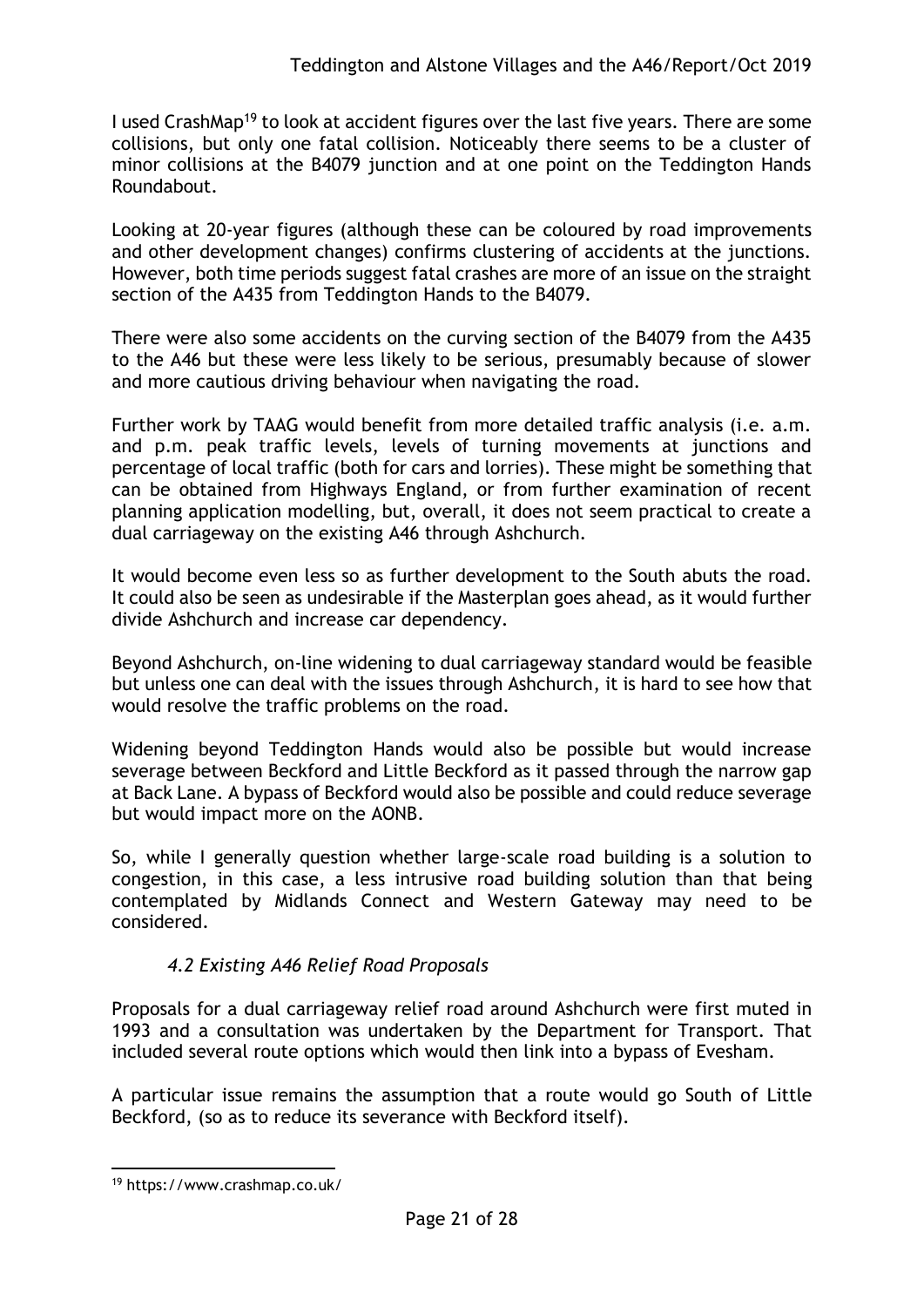Two different options were pursued in 1993 at the Teddington Hands Junction, the Brown Route to the North and the Grey Route to the South.

Beyond Teddington Hands, as the A46 enters Worcestershire, there are further environmental constraints where it crosses the AONB near Little Beckford.

The 1993 option also shows a double-junction replacing Junction 9 with two sets of slip roads on the motorway very close together. I think that is less likely to be considered an acceptable solution by Highways England now because of the closeness of the two junctions. An alternative proposal might be some kind of connecting roads between the two roundabouts to allow continued access to the industrial sites or a replacement junction.

The route of the 1993 roads is slightly north of the indicative 'distributor' road in the Ashchurch Masterplan (see Fig 3) which is closer to Fiddington. Of course, in 1993, there were no housing proposals in the vicinity of the new road line.



Fig 12. 1993 Bypass Proposal from DfT

Unlike the 1993 proposal, the Masterplan map shows the road continuing to Tewkesbury, although a careful alignment would probably be needed given potential flooding issues. It doesn't link in the Masterplan to the current junction.

It is not made clear in the Masterplan whether the distributor road is also expected to be the new A46 route. According to the Masterplan in Phase 3: *'New southern development road provides direct access to employment area (Fiddington) and residential areas, relieving pressure on A46'.*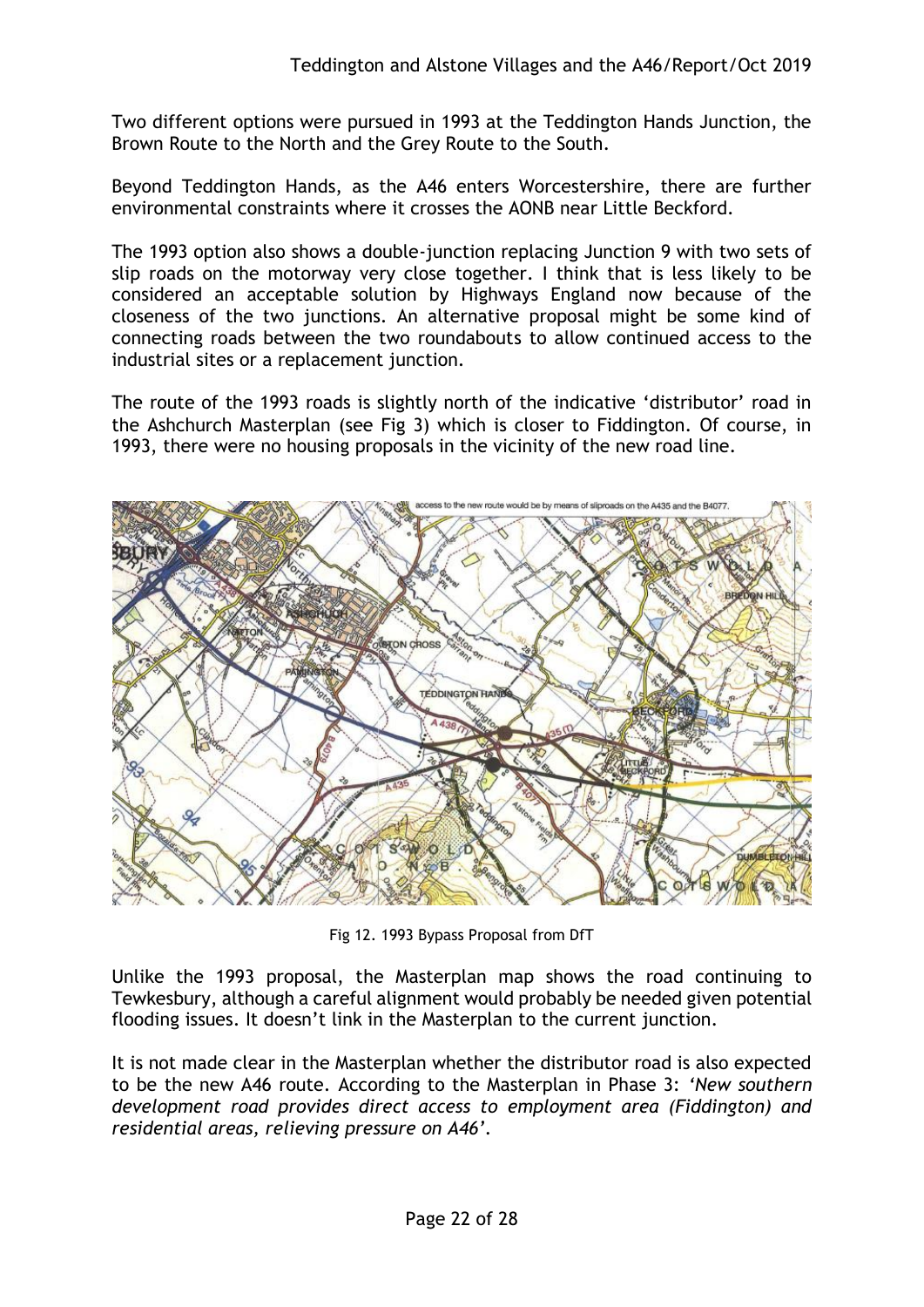This suggests the Masterplan is assuming the A46 retains its function and the Southern road is just a local distributor (presumably with access over the motorway to Tewkesbury), adding to the confusion about this issue.

However, since it appears as a more substantial proposition elsewhere the question remains what would be the purpose of such a road?

While Midlands Connect and Highways England may want to construct a road with few junctions which acts as a congestion free route for through traffic, the council's approach is likely to be to seek for the road to act as a local distributor to allow development and perhaps also as a connecting route between Ashchurch and Tewkesbury.

This conflict of aim can be seen elsewhere on the A46, more notably at Leicester. It is also evident in the submission as an LLM by Western Gateway as opposed to its role as a Trunk Road in Midlands Connect thinking.

Three other options have been suggested to me.

The first is to continue a relief road North of Ashchurch. I am unsure how this would link to M5 junction 9. There may also be environmental constraints, such as flooding issues. It would be closer to Bredon Hill so might have higher landscape impacts. Both would need investigation.

The other is to go significantly further South, perhaps as far as M5 junction 10. This could face additional environmental constraints and be more costly. It would also not address immediate issues within Ashchurch itself.

A third option to go significantly further North towards Worcester would generate additional traffic on the M5 approaching Worcester and would have other impacts on the countryside which would need investigation.

I am not convinced any of these represent viable alternatives and promoting them would implicitly accept the need for an Expressway which could be detrimental to TAAG's position so I do not advise pursuing them.

## *4.3 A46 Relief Road, Suggested Way Forwards*

In terms of how the specific A46 issues might be progressed, this final section sets out broad ways forward and considers how they fit in with TAAGs aims. However, it is not intended to be definitive and TAAG may wish to consider further, more detailed analysis of options. Comments are grouped under three distinct areas running from West to East.

## *4.3.1 A46 Options (M5 J9 to Ashchurch)*

While the traffic problems of the A46 through Ashchurch itself may warrant some intervention, I believe there is a strong case against the grandiose ambitions of Midlands Connect and Western Gateway.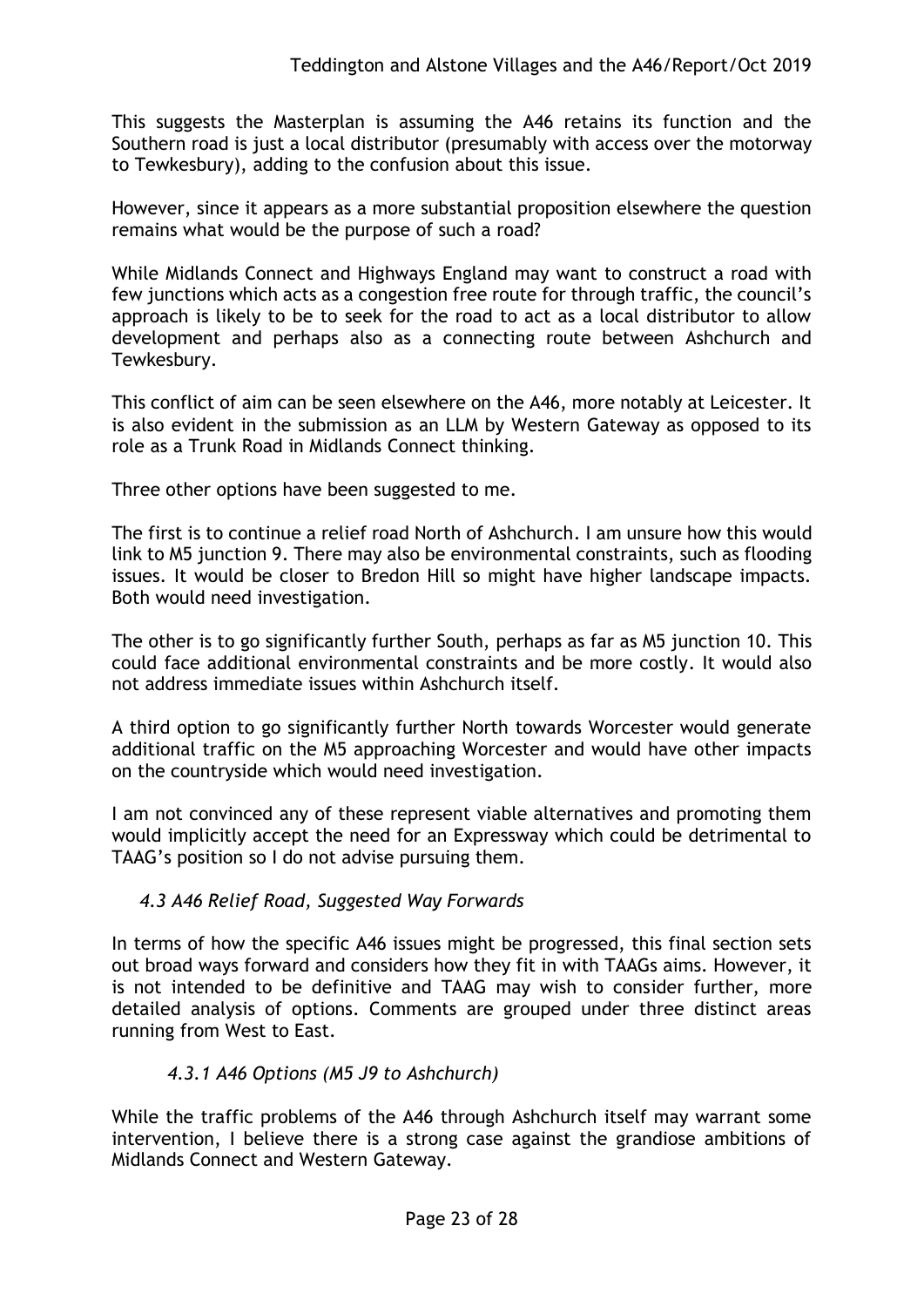In particular, there is a significant level of HGVs on the existing A46, including some generated within and around Ashchurch.

Opportunities for on-line improvement are, unfortunately, limited because of existing housing. They are likely to become less feasible when new (already permitted) housing is built south of the road. And further road improvements to the A46 could actually make matters worse, increasing severage in the future and encouraging car use.

And while the current A46 has additional highway land beyond Ashchurch, so could be widened to Teddington Hands, that would not, of itself, resolve the problems in Ashchurch itself.

My conclusion, therefore, is that for Ashchurch, while traffic management and online improvements may assist, a new road south of the A46 cannot be excluded from any assessment, but I make the following observations:

- while any new road might need to be a trunk road, I do not believe it would need to be built to the standard of an Expressway.
- any road would need to be built with junctions to access housing north of its route, but should also act as a barrier to development with development further south avoided, since this new road would cut that development off from the rest of Ashchurch, allowing congestion to recur.
- such a bypass would need to resolve the issue of local HGVs utilising the current A46, even if it was downgraded. This would tend to support Junction 9 being relocated south of its current location.
- there would also be a particular issue about how such a bypass would link to existing HGV generators in Ashchurch itself because, if it did not, one might not divert significant numbers of local HGVs away from the current A46 (potentially a prerequisite to downgrading the current A46).

I do not believe the level of traffic along a new southern road is likely to justify the need for a dual carriageway or grade separated junctions and I think TAAG should be concerned that a dual-carriageway option would attract more traffic into the Ashchurch area from elsewhere, undermining any development benefits and, in doing so, would also create the justification for further dualling beyond Teddington Hands.

Rather than resolving Ashchurch's problems the Expressway could lock in longer term traffic problems.

## *4.3.2 A46 Options (Ashchurch to Teddington Hands)*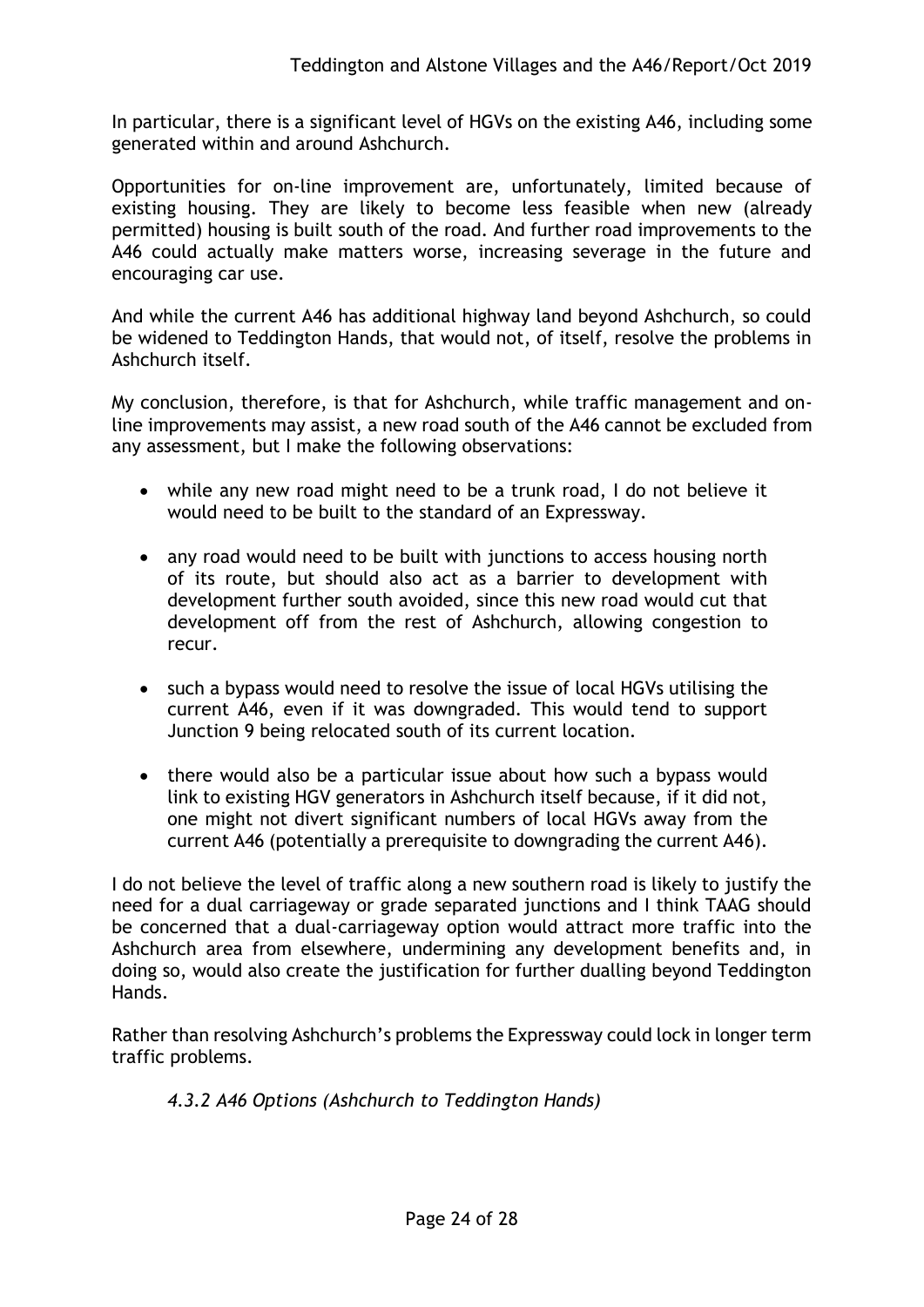While a new southern road could theoretically either link into the A46 or the A435, the latter would bring the route closer to Teddington and also could lead to development filling up beyond Pamington which would be undesirable.

Any road would need to link into Ashchurch and the wider network so it would seem that at least one junction going North into Ashchurch from the road would be required.

A direct link into an upgraded Teddington Hands Junction would, in my view, meet TAAG's objectives best, although an alternative would be to locate a junction just north of Teddington Hands. However, the latter could involve elevated sections of road which would increase the impact of the road, particularly on the landscape. It would seem feasible for a new link to utilise part of the current A46 alignment between Ashchurch and the junction with the following benefits:

- Utilising the existing junction at Teddington Hands could avoid a new road closer to the AONB and Teddington and Alstone villages. It could also avoid severance between the villages and the Teddington Hands Store, Garage and Pub and ensure that HGVs accessing the Truck Stop continued to use the existing route and not come from the south turning north onto the A435
- A new road could join the A46 between Ashchurch the Teddington Hands Junction but, if it was deemed necessary to keep the current A46 separate from the new road, the current road could potentially be diverted and run as a local road next to the bypass, with both utilising the existing corridor. Either option would need detailed design consideration. There is already some highway land available although it might need further land-take to accommodate both.
- A new road could then lead into either a modified Teddington Hands Junction or a replacement junction immediately adjacent, although a new junction, if it was elevated, would be likely to be more intrusive.
- This approach would link into the current A46 continuing towards Evesham rather than pre-empting a road south of the A46 beyond Teddington Hands which would further impact on Teddington (and potentially the AONB)

## *4.3.3 A46 Options (Beyond Teddington Hands)*

Beyond Teddington Hands, I can see further good reasons for resisting an Expressway approach. There is no clear benefit to Ashchurch in a new Expressway to Evesham and the level of traffic on this section of road does not require an Expressway style dual carriageway which would, apart from anything, require significant land take from open countryside, including specifically the AONB.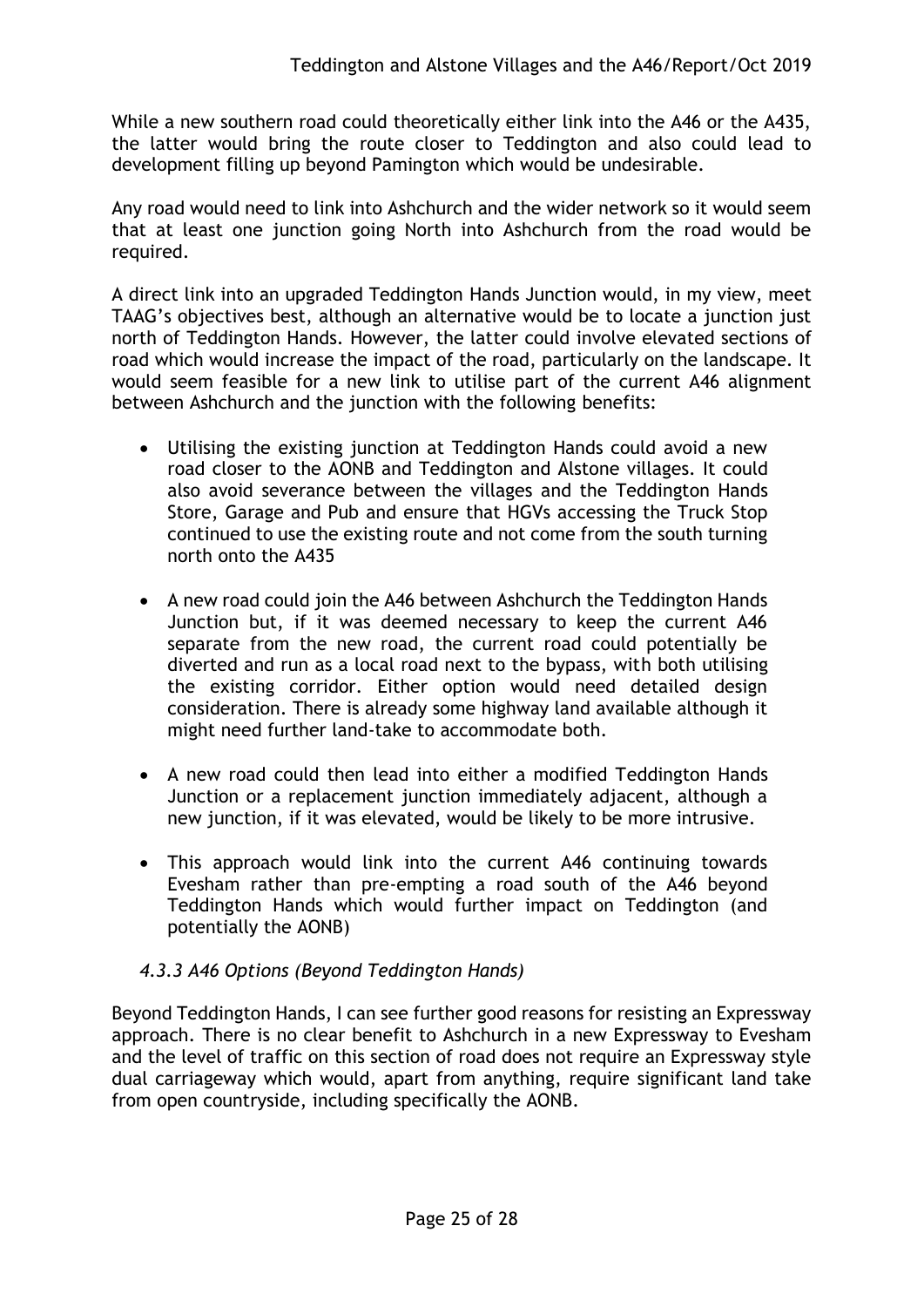The Design Manual for Roads and Bridges sets out opening width for new roads<sup>20</sup> (although this does not necessarily mean existing roads need to be widened to those standards.) The table in Fig 13 from DRMB TA46/97 sets out recommended opening year economic flow ranges. The section in question would be adequately served by the existing wide single carriageway category (WS2, 10 metres) or, at most, by an all-purpose dual carriageway (D2AP).

| Carriageway       | <b>Opening Year AADT</b> |         |  |  |
|-------------------|--------------------------|---------|--|--|
| Standard          | Minimum                  | Maximum |  |  |
| S2                | Up to 13,000             |         |  |  |
| WS2               | 6,000                    | 21,000  |  |  |
| D <sub>2</sub> AP | 11,000                   | 39,000  |  |  |
| D3AP              | 23,000                   | 54,000  |  |  |
| D2M               | Up to 41,000             |         |  |  |
| D3M               | 25,000                   | 67,000  |  |  |
| D4M               | 52,000                   | 90,000  |  |  |

#### Fig 13. From DRMB TA46/97

It should be noted that there is no Expressway Category, which would be closer to a D2M motorway.

Moreover, the strategic justification for the widening on this section of road, i.e. that it would allow traffic currently on the Midlands Motorway Box to divert to the A46 is also flawed as it is likely to generate additional traffic to fill the capacity, potentially against the interests of Ashchurch as the diverted traffic from the Motorway Box would go through rather than serving the area.

An Expressway aligned to the South of the current A46 would seem particularly disadvantageous to TAAGs aims and could have particular impacts on the environment and landscape the villages currently benefits from.

Noticeably, the Expressway to Evesham is presented as a separate proposal to the Ashchurch Bypass in the Western Gateway corridor analysis (See Table on Page  $96)^{21}$ and is not included in the resulting LLM bid (See Para  $14.11$ )<sup>22</sup>. Given that there is

1

<sup>&</sup>lt;sup>20</sup> http://www.standardsforhighways.co.uk/ha/standards/dmrb/vol5/section1/ta4697.pdf

<sup>&</sup>lt;sup>21</sup> <sup>21</sup> https://www.gloucestershire.gov.uk/media/2090917/wg-reb-part-2-strategic-corridors.pdf

<sup>22</sup> https://www.gloucestershire.gov.uk/media/2090918/wg-reb-part-3-mrn-llm-priorities.pdf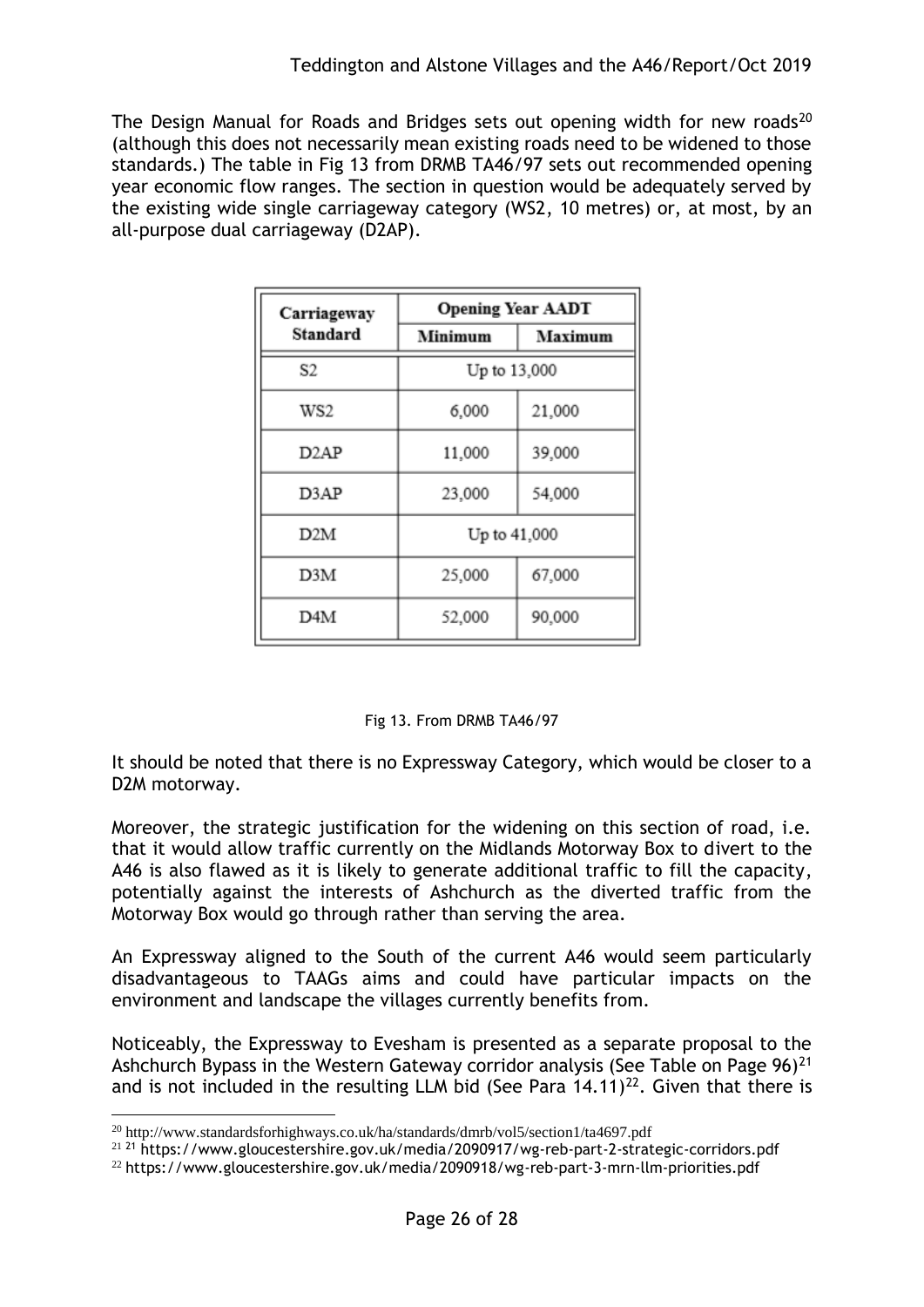competing funding, both along the A46 itself and with other schemes, I think there is good reason for arguing that upgrading the section of the A46 beyond Teddington Hands towards Evesham should not be prioritised.

The outstanding issue remains the impact on the village of Beckford. An option which was either on-line or perhaps slightly north of the A46 through Back Lane might be feasible but would impact on Little Beckford and would need to carefully consider the current A46 crossing point at Back Lane.

A route to the South avoiding Little Beckford would reduce severance and take HGVs, in particular, away from the village, but would increase countryside impact (albeit outside the AONB) and would be closer to some residents in the Little Beckford. Such a bypass need not necessarily be dual carriageway.

Beckford Parish Council supports a Southern Bypass. If TAAG were minded to agree, the proviso should still be that the Bypass is not linked to a new A46 junction south of Teddington Hands or part of a wider Expressway style route.